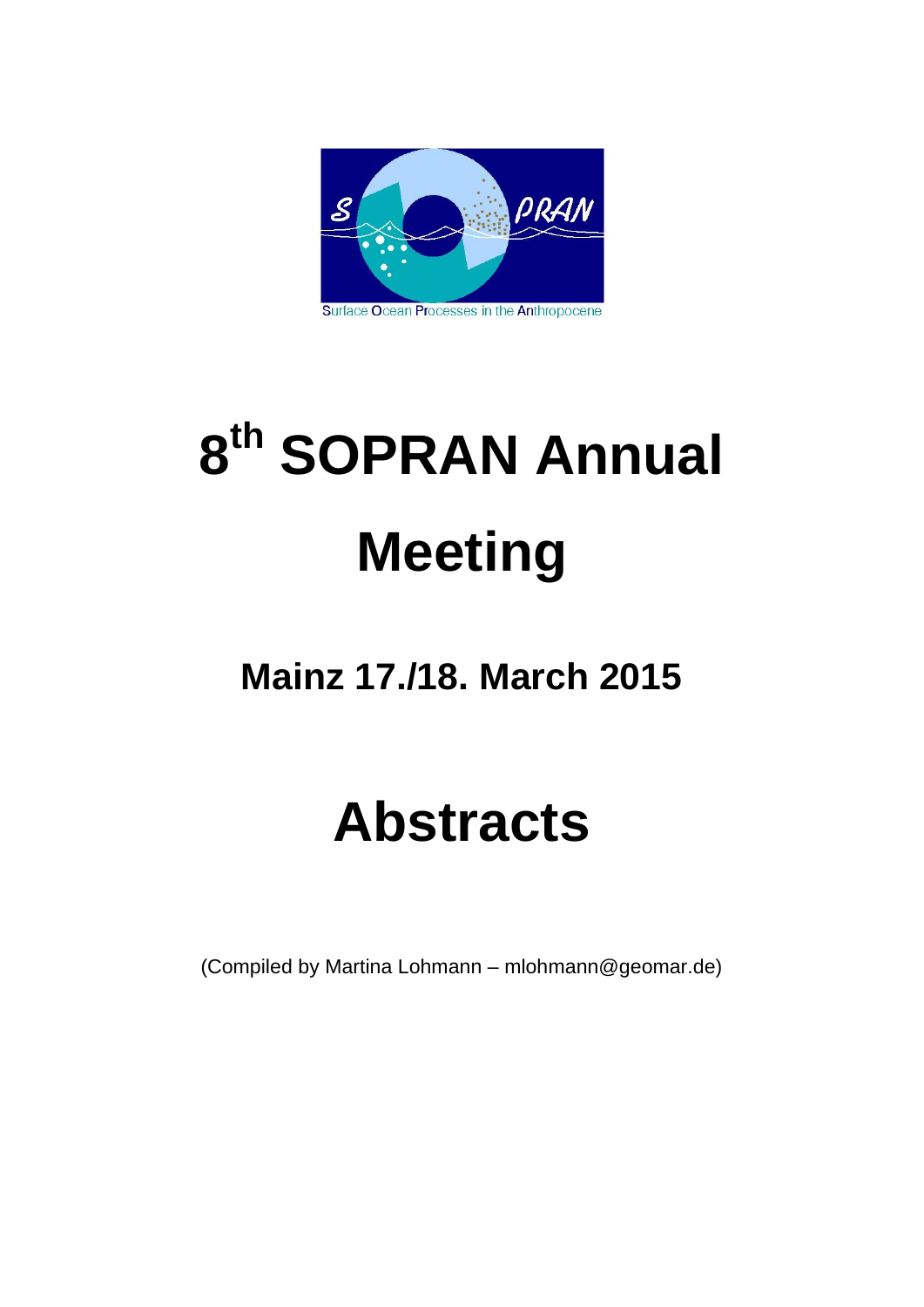#### **Content**

| Modelling primary marine aerosol with focus on primary organic material (Barthel et<br>1.                                                                                      |
|--------------------------------------------------------------------------------------------------------------------------------------------------------------------------------|
| Measurements of friction velocity and waves in the Heidelberg Aeolotron, a large<br>2.<br>annular wind/wave facility during the November 2014 SOPRAN seawater experiment (Bopp |
| Investigating the global effect of mixed layer eddies on mixed layer depth and air-sea<br>3.                                                                                   |
| Microbial control of bromocarbons in the surface ocean (Endres et al.) 5<br>4.                                                                                                 |
| Influence of wind speed on the accumulation of organic matter in the surface microlayer<br>5.                                                                                  |
| Multidiurnal warm layer and inhibited gas exchange in the Peruvian upwelling regime<br>6.                                                                                      |
| 7.                                                                                                                                                                             |
| Impact of Sahara dust on solar radiation at Cape-Verde Islands derived from MODIS<br>8.                                                                                        |
| Radar Backscatter Sensitivity Over Sea Water to Environmental Parameters<br>9.                                                                                                 |
| 10.                                                                                                                                                                            |
| Halogenated short-lived compounds from the Indian Ocean (Hepach et al.) 9<br>11.                                                                                               |
| 12.<br>MEMENTO, the MarinE MethanE and NiTrous Oxide database is now online! (Kock                                                                                             |
| The SOPRAN seawater gas exchange experiment: gas transfer velocities of weakly<br>13.                                                                                          |
| The SOPRAN seawater gas exchange experiment at the Heidelberg Aeolotron (Krall<br>14.                                                                                          |
| Exploring Air-Sea Gas Transfer by Active Thermography: First Results from the<br>15.                                                                                           |
| Reactive Halogen Species in the atmosphere in the Peruvian and Mauritanian<br>16.                                                                                              |
| 17.<br>Sensitivity of the marine N inventory to human-driven perturbations (Landolfi et al.) 14                                                                                |
| Carbonyl Sulfide in the equatorial Indian Ocean (Lennartz et al.) 14<br>18.                                                                                                    |
| Model Sensitivity of Marine Carbon Export Production (Mathesius et al.) 15<br>19.                                                                                              |
| Volatile organic compounds between winds and waves (Nölscher et al.) 16<br>20.                                                                                                 |
| 21.<br>Absorbing and scattering phytoplankton blooms in relation to the impacts of Saharan                                                                                     |
| Particulate matter in the surface nepheloid layer of the eastern tropical North Atlantic<br>22.                                                                                |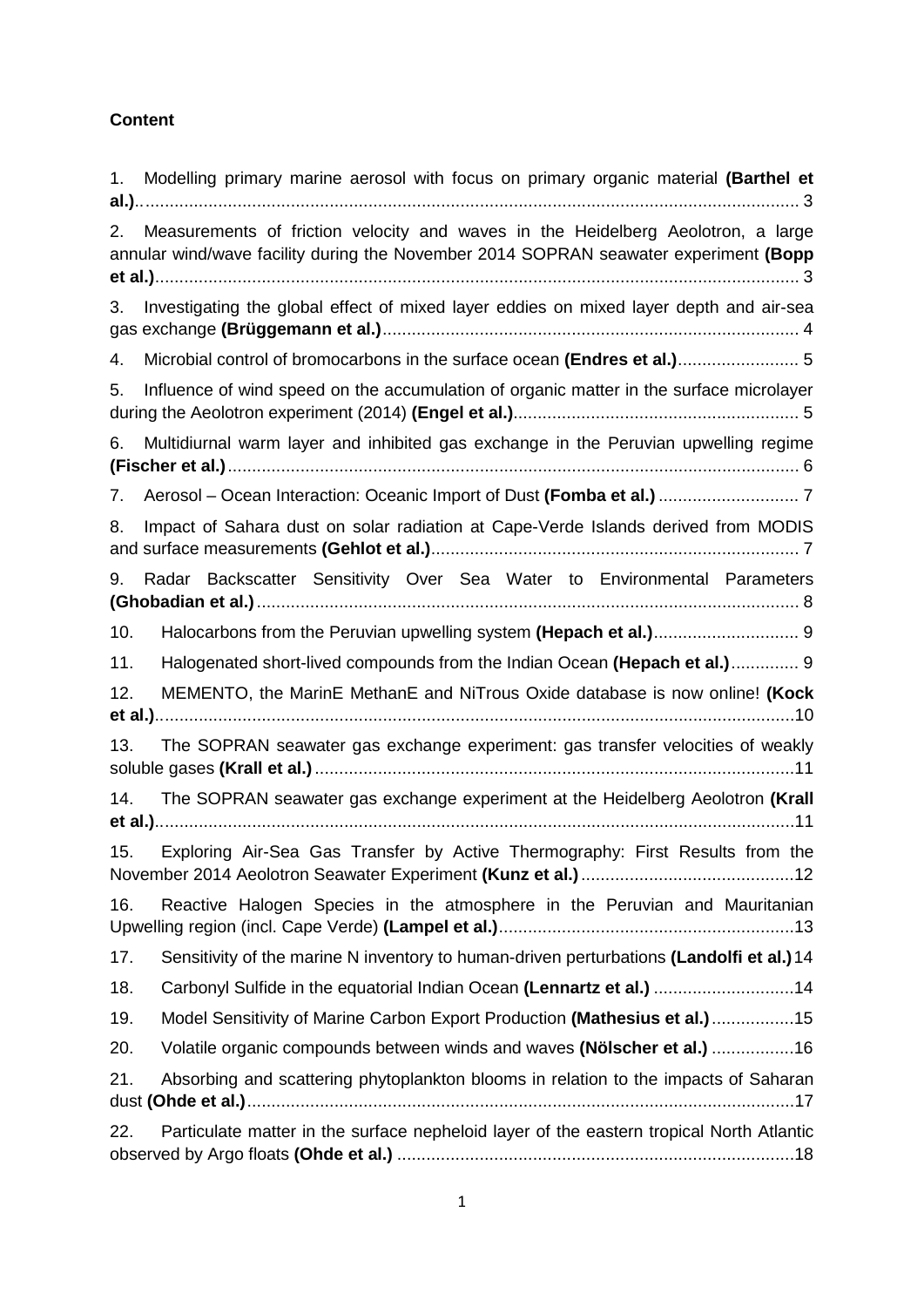| 23. | Reactive Halogen Species in the Marine Boundary Layer: A global picture observed        |
|-----|-----------------------------------------------------------------------------------------|
| 24. | Coastal upwelling velocities inferred from helium isotope disequilibrium (Steinfeldt et |
| 25. | On the relevance of seasonal variability of bromocarbon production for global           |
| 26. | Bacterial degradation of chloro- and iodomethane in the Baltic Sea (Stolle et al.)21    |
| 27. | Dissolved methane in Sanggou Bay: implication of in situ production in an aquaculture   |
| 28. | Effects of ocean acidification on pelagic ecosystems - A synthesis from several years   |
| 29. | Atmosphere/ocean exchange processes and the surface microlayer (van Pinxteren           |
| 30. | Cape Verde case studies on mineral dust modelling (Vogelsberg et al.) 23                |
| 31. | Key processes of the cycle of organic Fe-binding ligands: a sensitivity study in 3D     |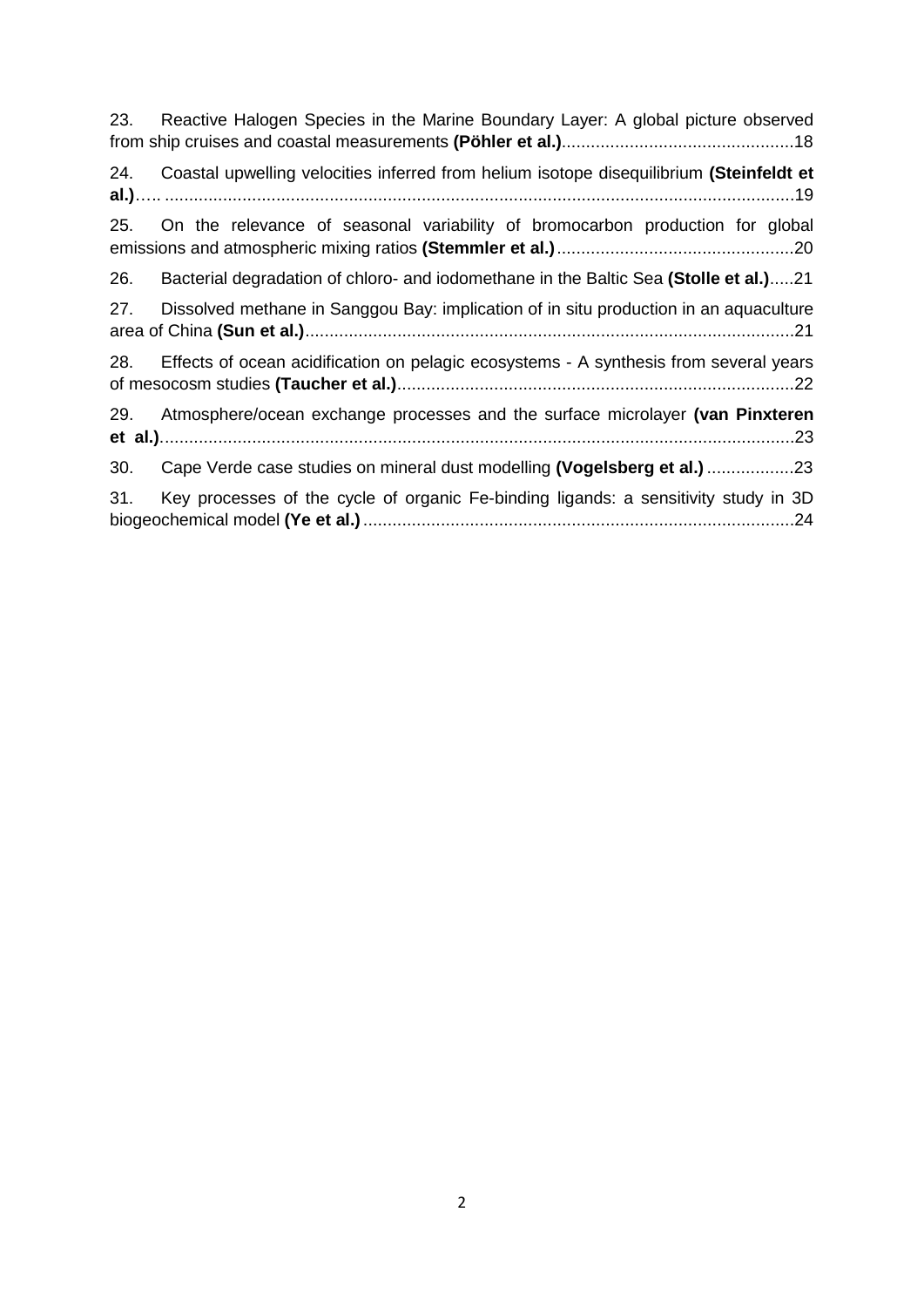#### <span id="page-3-0"></span>**1. Modelling primary marine aerosol with focus on primary organic material**

S. Barthel<sup>1\*</sup>, R. Wolke<sup>1</sup>, S. Huang<sup>1</sup>, M. van Pinxteren<sup>1</sup>, I. Tegen<sup>1</sup>

<sup>1</sup> Leibniz-Institute for Tropospheric Research, Leipzig, Germany

\* barthel@tropos.de

Besides sea salt aerosol the oceans are also sources of primary organic material. This aerosol component is found as individual particles as well as mixed with sea salt in the atmosphere. Current studies show that this organic material has a different influence on cloud properties and radiation than sea salt. The characterization of the composition of primary marine aerosol is therefore a prerequisite for estimating its effects. Before the importance of the organic aerosol can be estimated it is necessary to know its emission rates to the atmosphere and characterize its dependencies. Different approaches are currently possible like the use of different parameterizations or the assumption of the mixing state during the emission process.

The poster will discuss some of the approaches for describing the emission of organic material from the oceans using modelling studies with COSMO-MUSCAT and measurements from the CVAO and the research vessel Polarstern.

## <span id="page-3-1"></span>**2. Measurements of friction velocity and waves in the Heidelberg Aeolotron, a large annular wind/wave facility during the November 2014 SOPRAN seawater experiment**

M. Bopp<sup>1\*</sup>, B. Jähne<sup>1,2\*</sup>

<sup>1</sup> Institute of Environmental Physics (IUP), University of Heidelberg, Germany,

\* maximilian.bopp@iup.uni-heidelberg.de

 $2$  Heidelberg Collaboratory of Image Processing (HCI), University of Heidelberg, Germany,

\* bernd.jaehne@iwr.uni-heidelberg.de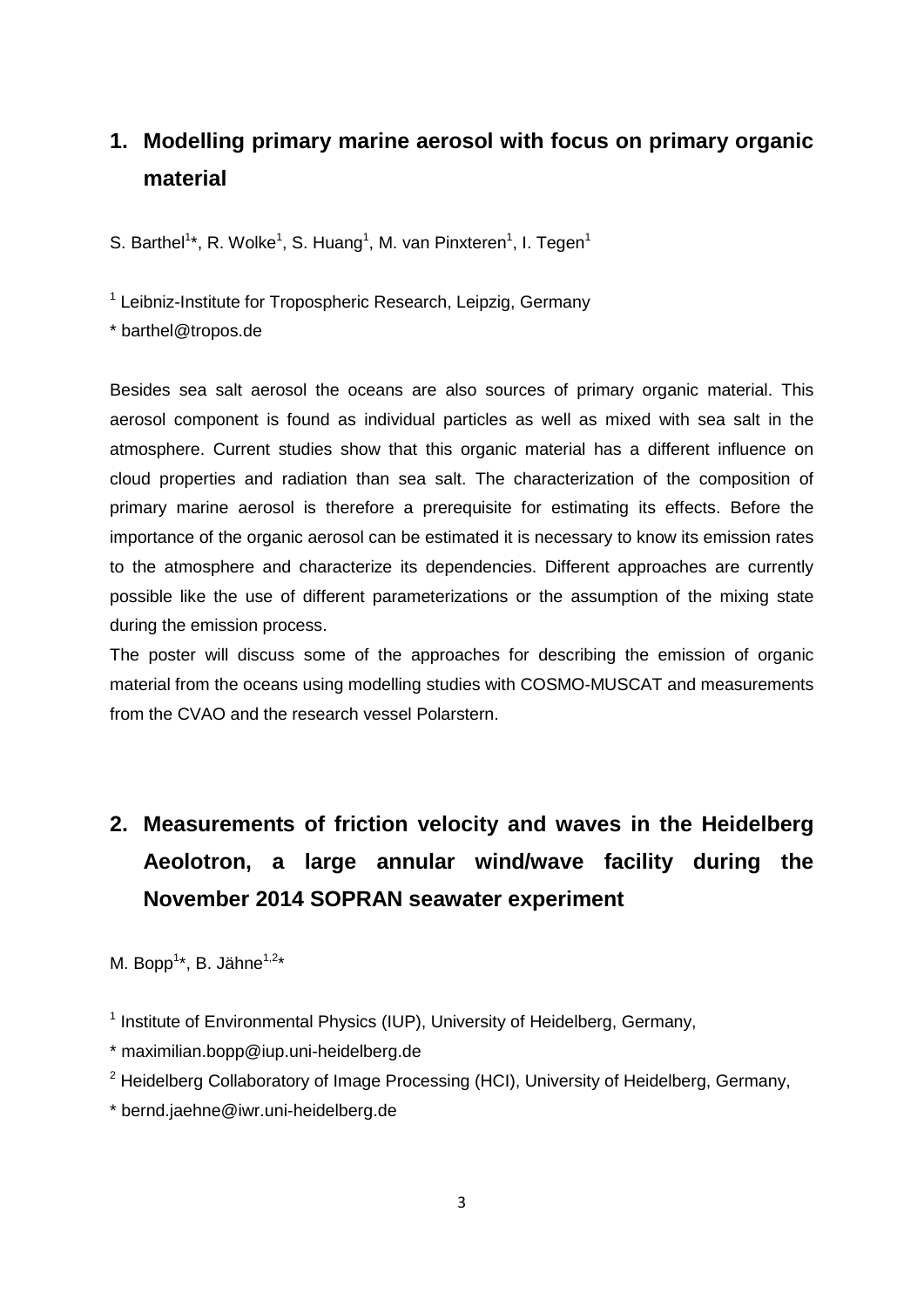The Heidelberg Aeolotron is an annular wind/wave facility with 10m diameter. One of the main advantages is the nearly infinite fetch, which results in the generation of much larger waves than in linear wind/wave facilities and represents the conditions at the open ocean much better.

Because of an inhomogeneous wind field and secondary currents the friction velocity u cannot be determined by the logarithmic wind profile. But as an advantage of the annular geometry the momentum balance in water can be used to determine u\* by measuring the water velocity in the bulk. A three axis acoustic velocity sensor was used during a large number of experiments to determine the friction at the walls and the bulk water speed. By measuring the equilibrium velocity the wind induced friction velocity was determined for a large range of wind speeds up to 22m/s. Additional experiments with TritonX-100 and natural surfactant in seawater show the influence of different wave fields on the friction velocity. Wave were measured by an imaging slope gauge, from which the mean square slope and wave number spectra were computed.

#### <span id="page-4-0"></span>**3. Investigating the global effect of mixed layer eddies on mixed layer depth and air-sea gas exchange**

N. Brüggemann<sup>1\*</sup>, C. Eden<sup>1</sup>

<sup>1</sup> CEN, Universität Hamburg

\* nils.brueggemann@zmaw.de

Baroclinic mixed layer eddies (MLEs) are an important feature of upper ocean dynamics. By re-stratifying upper ocean fronts, they have large influences on the ocean gas uptake, ocean heat flux and the mixed layer depth. Since the scale of MLEs is below the internal Rossby radius (100m up to 10 km), they are hardly represented in current basin-scale ocean models. Consequently, such ocean models are biased with respect to MLE effects on e.g. the mixed layer depth and the air-sea gas exchange (e.g. Oschlies, 2002).

To encounter the effect of MLEs, we implement different parameterizations that are evaluated by Brüggemann and Eden (2014) for MLEs in a numerical ocean model. In a first step, we test the capability of different parameterizations for MLEs to represent the eddy fluxes in an idealized scenario of an ocean front. In a second step, we quantify the effect of MLEs on the mixed layer depth and the gas-uptake of CFC in a global ocean model by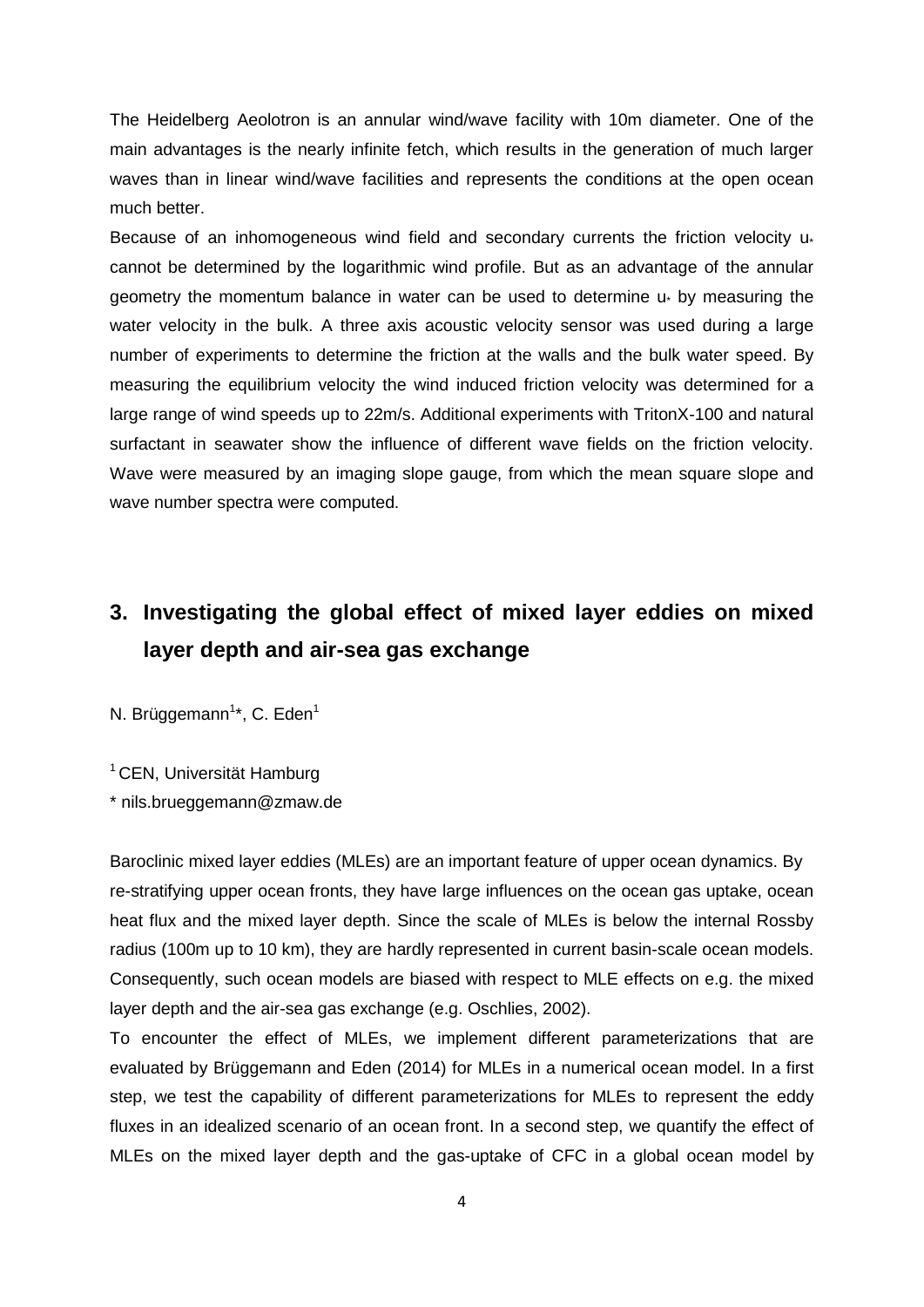comparing simulations with and without the implementation of the MLE parameterizations. Furthermore, we evaluate differences between the different parameterizations for MLEs and investigate which parameterization is best suited to represent the effects of MLEs.

#### <span id="page-5-0"></span>**4. Microbial control of bromocarbons in the surface ocean**

S. Endres<sup>1\*</sup>, H. Hepach<sup>1</sup>, C. Marandino<sup>1</sup>, B. Quack<sup>1</sup>, A. Engel<sup>1</sup>

<sup>1</sup> GEOMAR Helmholtz Centre for Ocean Research Kiel

\* sendres@geomar.de

Oceanic bromocarbons are highly reactive volatile organic compounds and may contribute up to 40% of stratospheric ozone depletion in mid latitudes. High sea-air fluxes of bromocarbons in the tropical regions have been related to biological cycling in the surface ocean, mainly by phytoplankton and bacteria, but the underlying processes and magnitude of the biogenic sources and sinks are poorly known. In order to understand temporal and spatial fluctuations of oceanic bromocarbon emissions, we studied microbial removal processes in the surface ocean during a research cruise with RV SONNE (OASIS, Port Louis/Mauritius to Malé/Maledives) to the tropical Indian Ocean. Water samples were incubated with 13C-labelled bromoform substrate to determine bromocarbon consumption rates. Oxygen consumption was monitored to estimate the heterotrophic activity. Attained rates are compared to observational data of bacterial abundance, bromoform (CHB $r_3$ ) and dibromomethane  $(CH_2Br_2)$  as well as organic matter concentrations in the water.

## <span id="page-5-1"></span>**5. Influence of wind speed on the accumulation of organic matter in the surface microlayer during the Aeolotron experiment (2014)**

A. Engel<sup>1\*</sup>, C. Sun<sup>1,2</sup>, M. Sperling<sup>1</sup>

<sup>1</sup> GEOMAR Helmholtz Centre for Ocean Research Kiel

- <sup>2</sup> South China Sea Institute of Oceanology
- \* aengel@geomar.de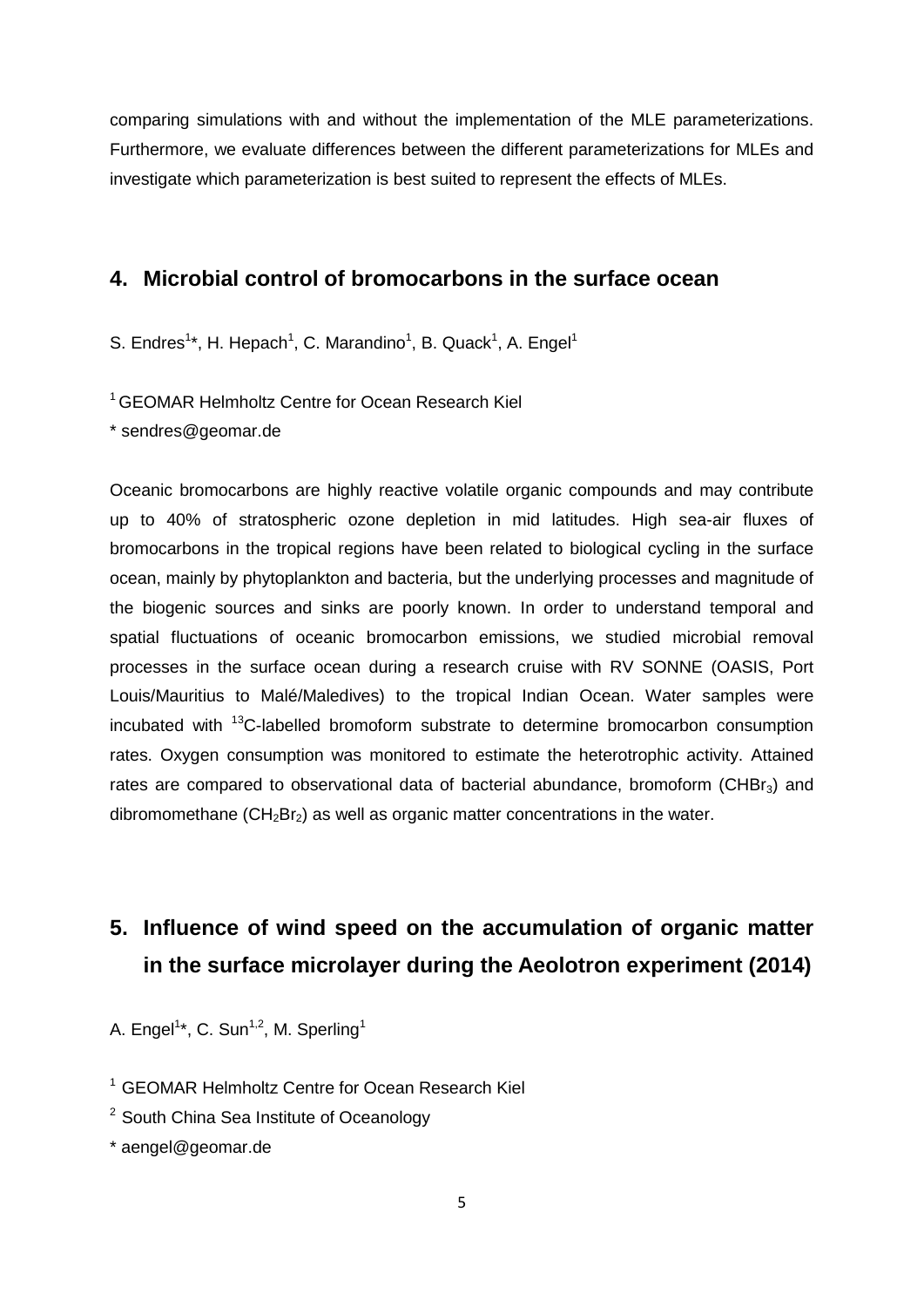The sea surface microlayer (SML) is suggested to affect a variety of exchange processes between the ocean and the atmosphere. We investigated how SML formation, composition and stability are related to seawater biogeochemistry, microbial activity and physical factors during an experiment conducted with natural Atlantic water at the Aeolotron facility in Heidelberg. We show first data suggesting that heterotrophic as well as autotrophic microbial activity provide organic matter for SML formation. Accumulation of particulate components like transparent exopolymer particles (TEP) and bacteria in the SML decreased at higher wind speed, while dissolved organic carbon concentrations increased. Entrainment of bubbles was identified as a process enhancing accumulation of bacteria as well as of small TEP (<10 µm) in the SML. More detailed organic compound analysis is currently conducted to better understand differences in the observed accumulation patterns, and the role of an organic SML for gas exchange and primary aerosol emission.

### <span id="page-6-0"></span>**6. Multidiurnal warm layer and inhibited gas exchange in the Peruvian upwelling regime**

T. Fischer<sup>1\*</sup>, A. Kock<sup>1</sup>, D.L. Arévalo-Martínez<sup>1</sup>, M. Dengler<sup>1</sup>, P. Brandt<sup>1</sup>, H.W. Bange<sup>1</sup>

<sup>1</sup> GEOMAR Helmholtz Centre for Ocean Research, Kiel, Germany

\* tfischer@geomar.de

Upper ocean observations off Peru are used to study air-sea gas exchange in coastal upwelling regions. Observations include high-resolution nitrous oxide (N2O) profiles in the topmost 10 meters far from ship's influence, ship based N2O profiles and transects, and ship and glider based hydrography.

We observed distinct vertical N2O gradients in the topmost 10 m of the upwelling regime. These gas gradients are associated with periods of persistent strong stratification in the oceanic top layer of longer than 24 hours up to several days ('multidiurnal warm layer') during low wind situations. The persistent stratification inhibits mixing and gas exchange between the deeper ocean layers and the topmost layer, while the wind is still sufficient to cause N2O depletion at the surface by outgassing. The findings have direct implications for air-sea gas exchange estimations in upwelling regions, when estimating oceanic gas emissions from measured concentrations a few meters below the surface.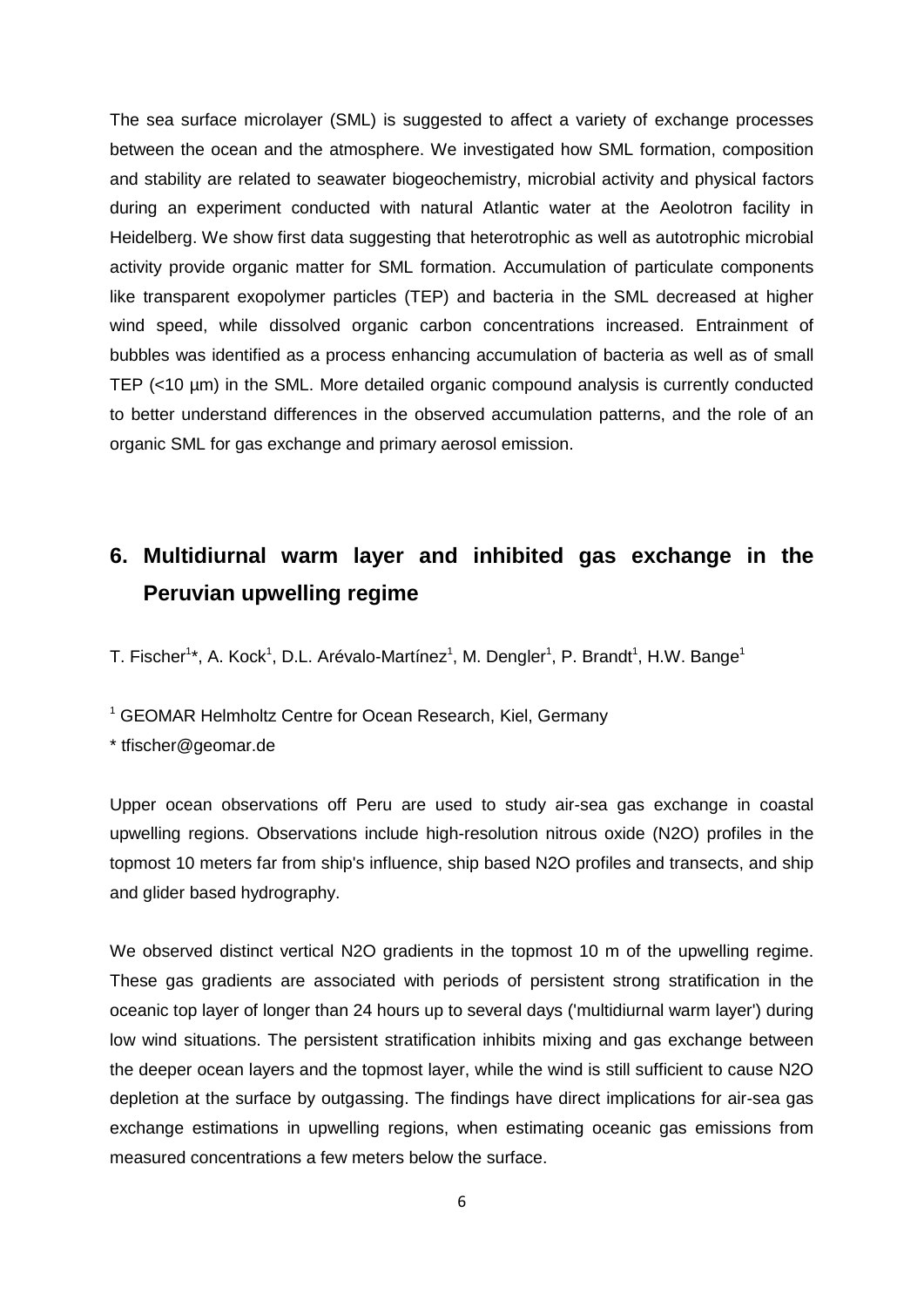#### <span id="page-7-0"></span>**7. Aerosol – Ocean Interaction: Oceanic Import of Dust**

K. W. Fomba<sup>1\*</sup>, K. Müller<sup>1</sup>, N. Niedermeier<sup>1</sup>, T. Müller<sup>1</sup>, H. Herrmann<sup>1</sup>

<sup>1</sup> Leibniz-Institut für Troposphärenforschung, Permoserstr. 15, 04318 Leipzig, Germany \* fomba@tropos.de

Size resolved chemical composition analysis of marine aerosol and mineral dust concentrations were performed at the Cape Verde Atmospheric Observatory (CVAO). The main chemical components investigated were inorganic ions including sulfate, nitrate, ammonium, sea salt ions, organic and elemental carbon and trace metals. Results show strong seasonal variation in the dust and aerosol mass concentrations with peaks observed during the winter. Air mass analysis revealed that higher concentrations of sulfate and ammonium were observed when air mass originated from the African coast in contrast to Saharan and American air masses. Soluble trace metals show strong differences in their size fractions in comparison to the size distribution of their total concentrations. During dust storms, iron concentrations were observed to be as high as 30  $\mu$ g/m<sup>3</sup>. Soluble iron showed strong pH dependency with higher soluble iron content observed at lower pHs.

#### <span id="page-7-1"></span>**8. Impact of Sahara dust on solar radiation at Cape-Verde Islands derived from MODIS and surface measurements**

S. Gehlot<sup>1\*</sup>, P. J. Minnett<sup>2</sup>, D. Stammer<sup>1</sup>

 $1$  Center für Erdsystemwissenschaften und Nachhaltigkeit, University of Hamburg, Bundesstrasse 53, Hamburg, 20146, Germany

<sup>2</sup> Rosenstiel School of Marine and Atmospheric Science, University of Miami, 4600 Rickenbacker Causeway, Miami, FL 33149-1098, USA

\* swati.gehlot@zmaw.de

Based on radiometer measurements of solar irradiance (direct and diffuse light) and Aeronetased Aerosol optical depth (AOD) obtained at the Cape-Verde atmospheric observatory uring a major cloud-free dust outbreak event on February 7, 2012, the relation between Saharan mineral dust outbreaks and a reduction of solar irradiance is quantified. The investigation is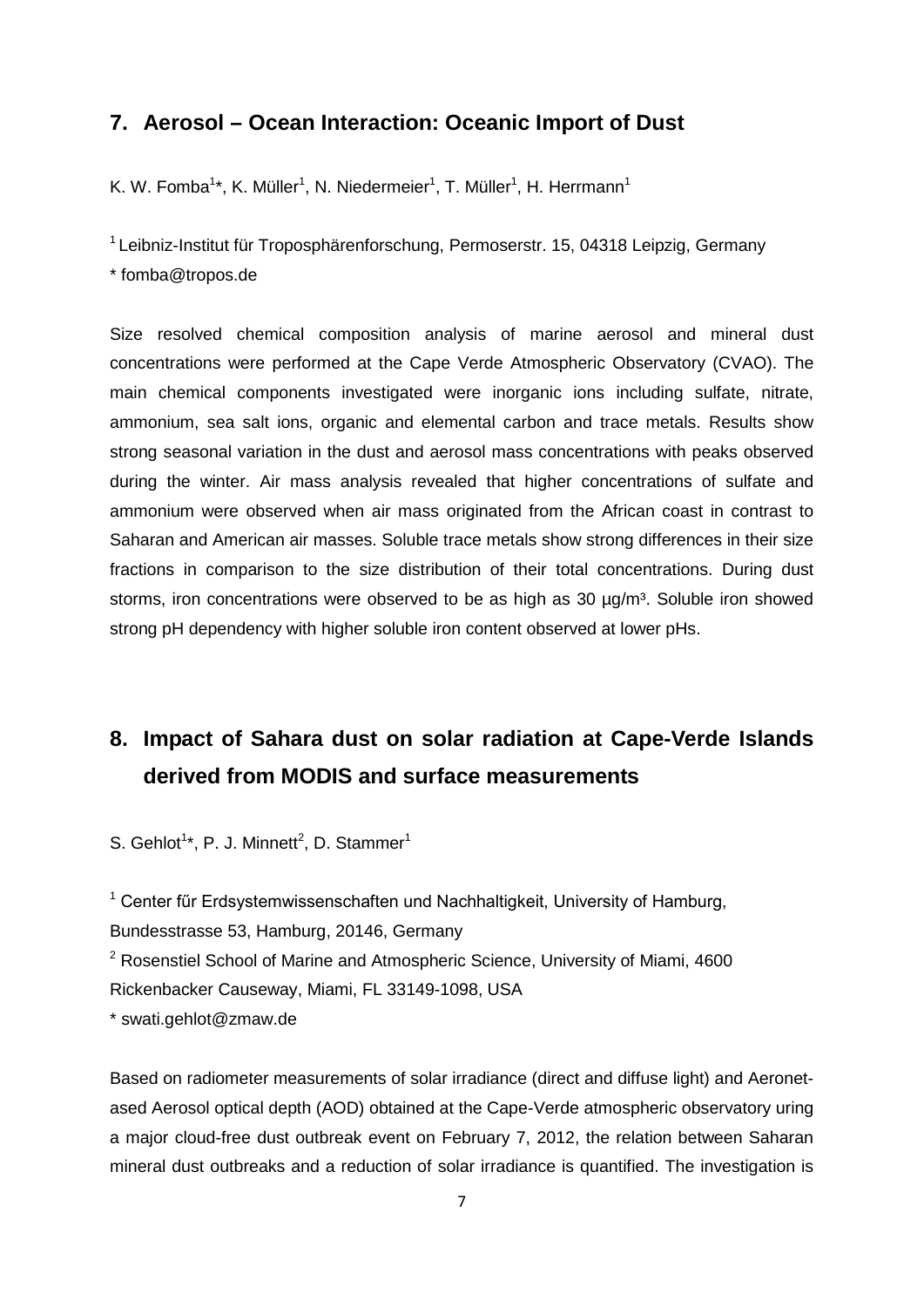representative of the eastern subtropical North Atlantic region where the wind mobilization of mineral desert dust from the Sahara results in a aerosol signal that is large enough to outweigh other aerosols such as anthropogenic and marine aerosols. Ground-based estimates of AOD show a frequency dependence as it can be expected from Mie theory. Our AOD signals agree well with satellite-based MODIS products and reveal AOD values exceeding 2.5 during the investigated dust storm event.

We also demonstrate the use of satellite imagery with an atmospheric trajectory model to simulate time series of measurements at a given location. Using this approach, variations in AOD observed during February 7, 2012 can be rationalized as spatial inhomogeneities in the atmospheric dust load being advocated laterally over the observing site. Our measurements suggest a dust forcing efficiency of around −90 W/m2/AOD at a wavelength of 380 nm, which is about 10-15% greater than reported in the literature.

#### <span id="page-8-0"></span>**9. Radar Backscatter Sensitivity Over Sea Water to Environmental Parameters**

M. Ghobadian<sup>1\*</sup>, M. Gade<sup>1</sup>, K.-W. Gurgel<sup>1</sup>, and D. Stammer<sup>1</sup>

<sup>1</sup> University of Hamburg, Institute of Oceanography, Remote Sensing

\* marjan.ghobadian@zmaw.de

This study shows the sensitivity of Radar Cross Section (RCS) measurements to meteorological variables which change the sea surface roughness. The RCS is measured by the Multi<sup>3</sup>Scat of the University of Hamburg that was mounted on the FINO-2 platform in the western Baltic Sea. We analyze measurements performed during a period of 27 months at different microwave frequencies, various different polarization combinations and incidence angles. Our results indicate RCS dependence on air-sea temperature difference and shows that wind exponent has not direct dependence to air-sea temperature difference. A slightly higher near-surface wind speed increase radar backscatter due to enhancing surface roughness and leads to a higher wind exponent. Analyses performed indicate the sensitivity of radar cross section to the atmospheric stability in addition to the wind speed due to its effect on surface roughness. The dependence on wind speed and stability are not separable and mixture of conditions influences the RCS.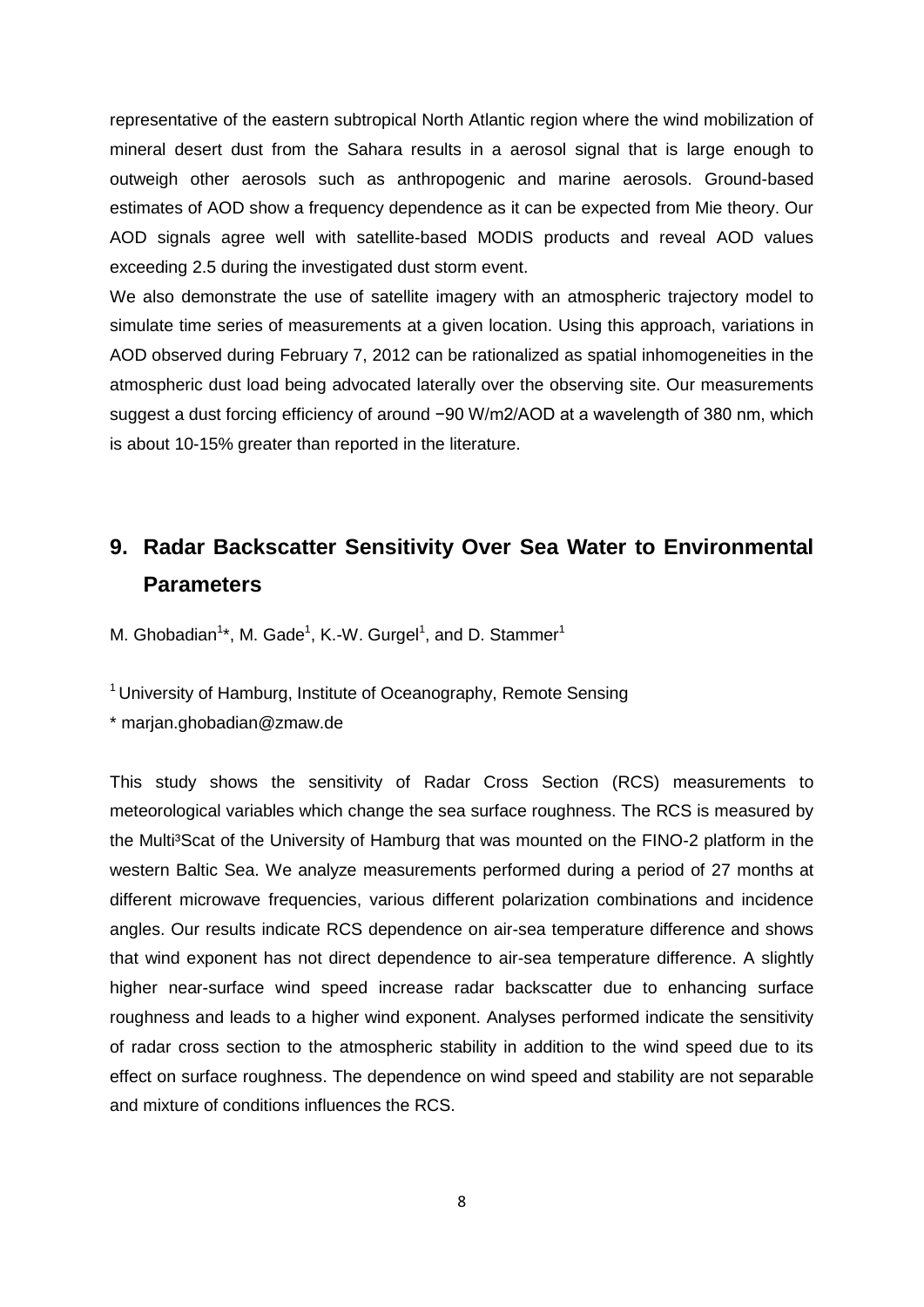#### <span id="page-9-0"></span>**10. Halocarbons from the Peruvian upwelling system**

H. Hepach<sup>1</sup>\*, B. Quack<sup>1</sup>, S. Raimund<sup>1</sup>, S. Fuhlbrügge<sup>1</sup>, E. L. Atlas<sup>2</sup>, A. Bracher<sup>3,4</sup>, K. Krüger<sup>5</sup>

<sup>1</sup> GEOMAR Helmholtz-Zentrum für Ozeanforschung Kiel

<sup>2</sup> Rosenstiel School of Marine and Atmospheric Science (RSMAS), University of Miami, USA

<sup>3</sup> Helmholtz-University Young Investigators Group PHYTOOPTICS, Alfred-Wegener-Institute

(AWI) Helmholtz Center for Polar and Marine Research, Bremerhaven

<sup>4</sup> Institute of Environmental Physics, University of Bremen, Germany

<sup>5</sup> Department of Geosciences, University of Oslo, Oslo, Norway

\* hhepach@geomar.de

Oceanic upwelling systems have been identified as important source regions for halocarbons. While methyl iodide (CH3I), the most abundant organoiodine in the marine troposphere, has been linked to photochemical sources, diiodomethane (CH2I2) and chloroiodomethane (CH2ClI) are thought to be biogenic. Especially in the tropical oceans halocarbons may be introduced into the stratosphere, where they take part in ozone depletion, as a result of very rapid uplift of surface air by tropical deep convection.

The SOPRAN cruise M91 took place onboard the RV Meteor in the Peruvian upwelling, and the first measurements of halocarbons from this region are presented here.  $3 - 5$  times higher CH3I (up to 35 pmol L-1), CH2I2 (up to 32 pmol L-1) and CH2CII (up to 58 pmol L-1) compared to the tropical Atlantic were observed in the surface water. These compounds contribute significantly to the iodine content of the tropical Eastern Pacific troposphere. Halocarbon water concentrations were also related to concentrations of major phytoplankton pigments in order to identify their potential biogenic sources.

#### <span id="page-9-1"></span>**11. Halogenated short-lived compounds from the Indian Ocean**

H. Hepach<sup>1\*</sup>, S. Lennartz<sup>1</sup>, G. Petrick<sup>1</sup>, S. Endres<sup>1</sup>, A. Bracher<sup>2,3</sup>, K. Krüger<sup>4</sup>, B. Quack<sup>1</sup>

<sup>1</sup> GEOMAR Helmholtz-Zentrum für Ozeanforschung Kiel

<sup>2</sup> Helmholtz-University Young Investigators Group PHYTOOPTICS, Alfred-Wegener-Institute

(AWI) Helmholtz Center for Polar and Marine Research, Bremerhaven

<sup>3</sup> Institute of Environmental Physics, University of Bremen, Germany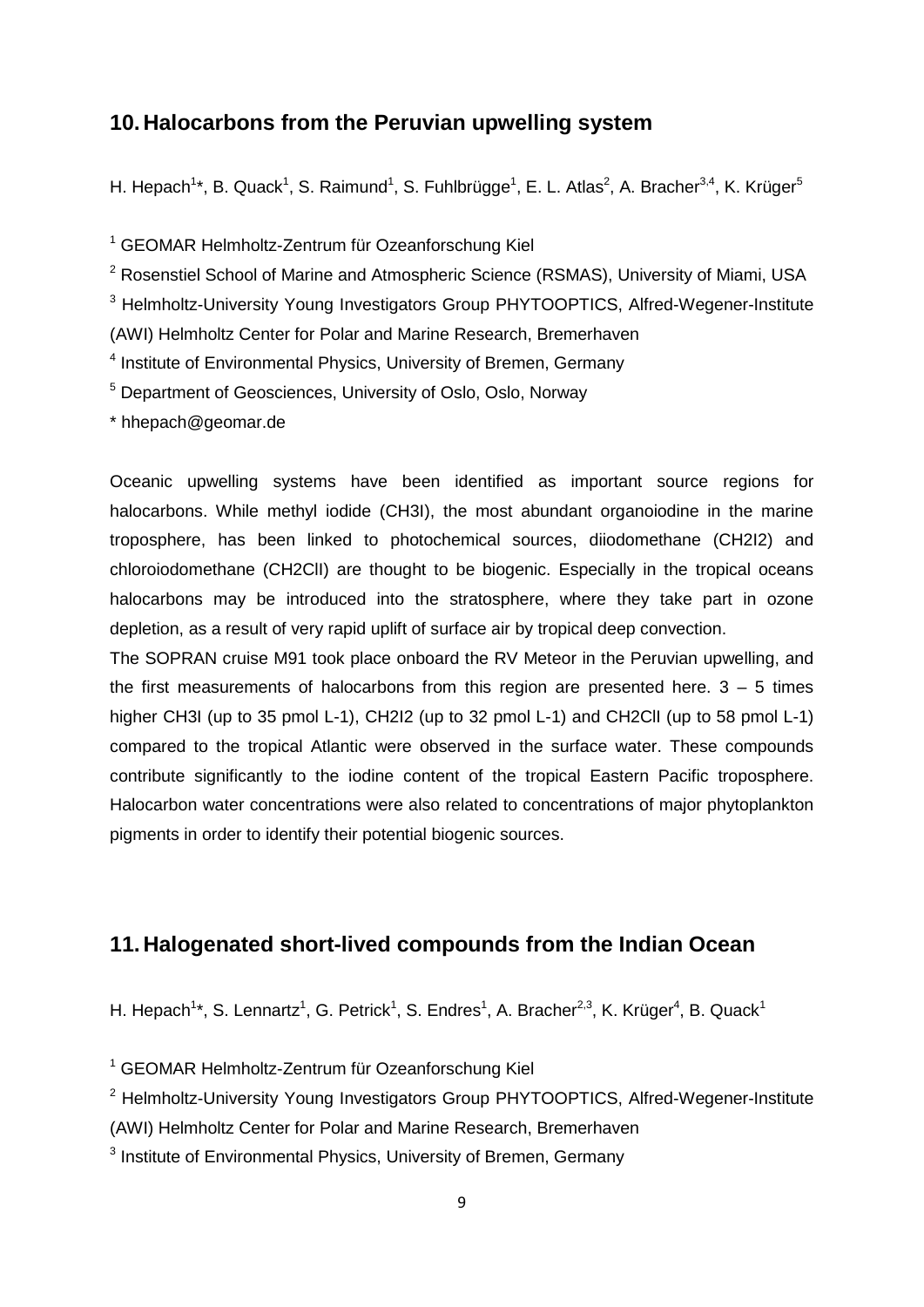<sup>4</sup> Department of Geosciences, University of Oslo, Oslo, Norway

\* hhepach@geomar.de

Halogenated short-lived compounds (halocarbons) such as bromoform (CHBr3), dibromomethane (CH2Br2) and methyl iodide (CH3I) are produced naturally in the oceans by biological and photochemical processes. Despite their short atmospheric lifetimes (~24, 120 and 4 days) they can be transported into the stratosphere by tropical deep convection due to very rapid uplift of surface air where they take part in ozone destruction cycles. The Indian Ocean might play an important role in the transport to the stratosphere during the summer monsoon, but measurements of halocarbons are very sparse there.

During the OASIS cruise (SO234-2 and 235) onboard the RV Sonne, first measurements of these compounds were conducted in the region between 30° S and 10° N. We could identify a source region for halocarbons in a small upwelling band between 10° and 6° S, which could also be a significant region for transport into the stratosphere. Here, we present first results from the cruise in comparison to biological measurements.

#### <span id="page-10-0"></span>**12. MEMENTO, the MarinE MethanE and NiTrous Oxide database is now online!**

A. Kock<sup>1\*</sup>, H. Mehrtens<sup>1</sup>, H. W. Bange<sup>1</sup>

1 GEOMAR Helmholtz-Zentrum für Ozeanforschung Kiel, Germany

\* akock@geomar.de

MEMENTO is an initiative started in 2009 that aims to collect available oceanic and atmospheric methane and nitrous oxide data into a global database for the computation of global concentration and flux fields. Data from about 180 campaigns with more than 100,000 nitrous oxide and 20,000 methane measurements have been collected. All data included in MEMENTO have undergone a first order quality control on the availability and range of essential and ancilliary data and their metainformation before they are imported into the database. Interested users are invited to download the data through our data portal which is accessible via the MEMENTO webpage [\(https://memento.geomar.de\)](https://memento.geomar.de/). We are furthermore looking for additional data contributions to expand our dataset.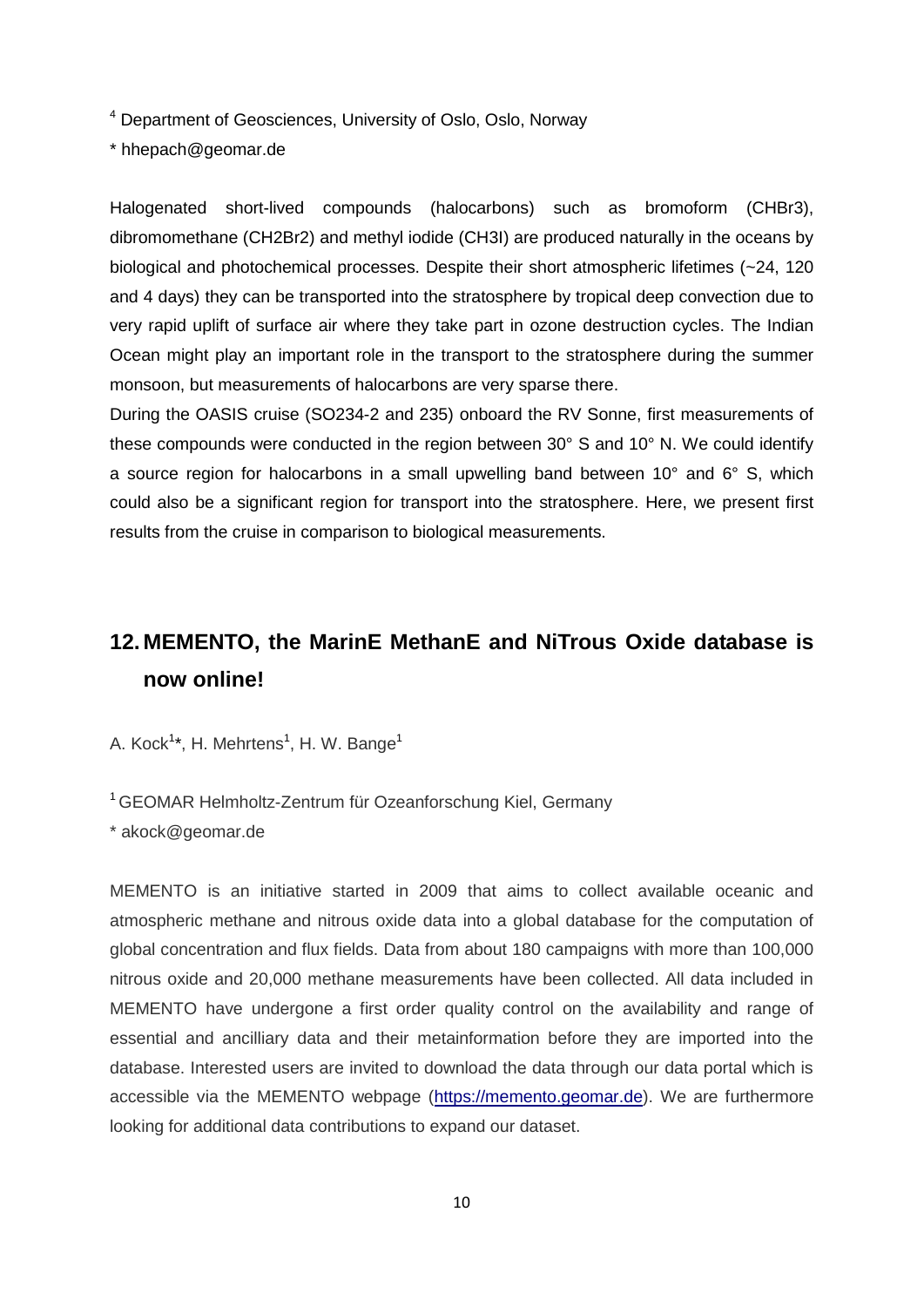#### <span id="page-11-0"></span>**13.The SOPRAN seawater gas exchange experiment: gas transfer velocities of weakly soluble gases**

K. E. Krall<sup>1\*</sup>, M. Bopp<sup>1</sup>, D. Kiefhaber<sup>1,2</sup>, B. Klein<sup>1</sup>, B. Jähne<sup>1,2</sup>

<sup>1</sup> Institute of Environmental Physics, University of Heidelberg, Im Neuenheimer Feld 229, Heidelberg, Germany.

 $2$  Heidelberg Collaboratory of Image Processing at the Interdisciplinary Center for Scientific Computing, University of Heidelberg, Speyerer Str. 6, Heidelberg, Germany.

\* kerstin.krall@iup.uni-heidelberg.de

In November of 2014, air-sea gas exchange measurements using natural seawater were performed at the large annular wind-wave tank in Heidelberg, the Aeolotron. One of the aims of the experiment was to study the effect of natural surface active material on the gas transfer velocity. Preliminary results of the gas transfer velocity measurements will be shown, with special focus on the transfer velocities of gases with low solubilities, for which the transport process is water-side controlled. Among other tracers, concentrations of He, Xe, Kr, CH3Cl, SF6 and N2O were measured using Fourier Transform Infrared Spectroscopy (FT-IR) spectroscopy and Membrane Inlet Mass Spectroscopy (MIMS). The measured gas transfer velocities will be related to the friction velocity and the mean square slope of the waves. Strongly breaking waves were simulated using a bubble generator in the experiments. Bubbles lead to an enhancement of the gas transfer velocity which is solubility dependent.

## <span id="page-11-1"></span>**14.The SOPRAN seawater gas exchange experiment at the Heidelberg Aeolotron**

K. E. Krall<sup>1\*</sup>, J. Kunz<sup>1</sup>, M. Bopp<sup>1</sup>, D. Kiefhaber<sup>1,2</sup>, B. Klein<sup>1</sup>,M. Ribas Ribas<sup>3</sup>, J. Rahlff<sup>3</sup>, O. Wurl<sup>3</sup>, C. Sun<sup>4</sup>, M. Sperling<sup>4</sup>, A. Engel<sup>4</sup>, A. C. Nölscher<sup>5</sup>, B. Derstroff<sup>5</sup>, C. Stönner<sup>5</sup>, J. Williams<sup>5</sup>, B. Schneider<sup>6</sup>, M. van Pinxteren<sup>7</sup>, B. D'Anna<sup>8</sup>, J. Najera<sup>9</sup>, G. McFiggans<sup>9</sup>, B.  $J\ddot{\text{a}}$ hne<sup>1,2</sup>

 $1$  Institute of Environmental Physics, University of Heidelberg, Im Neuenheimer Feld 229, Heidelberg, Germany.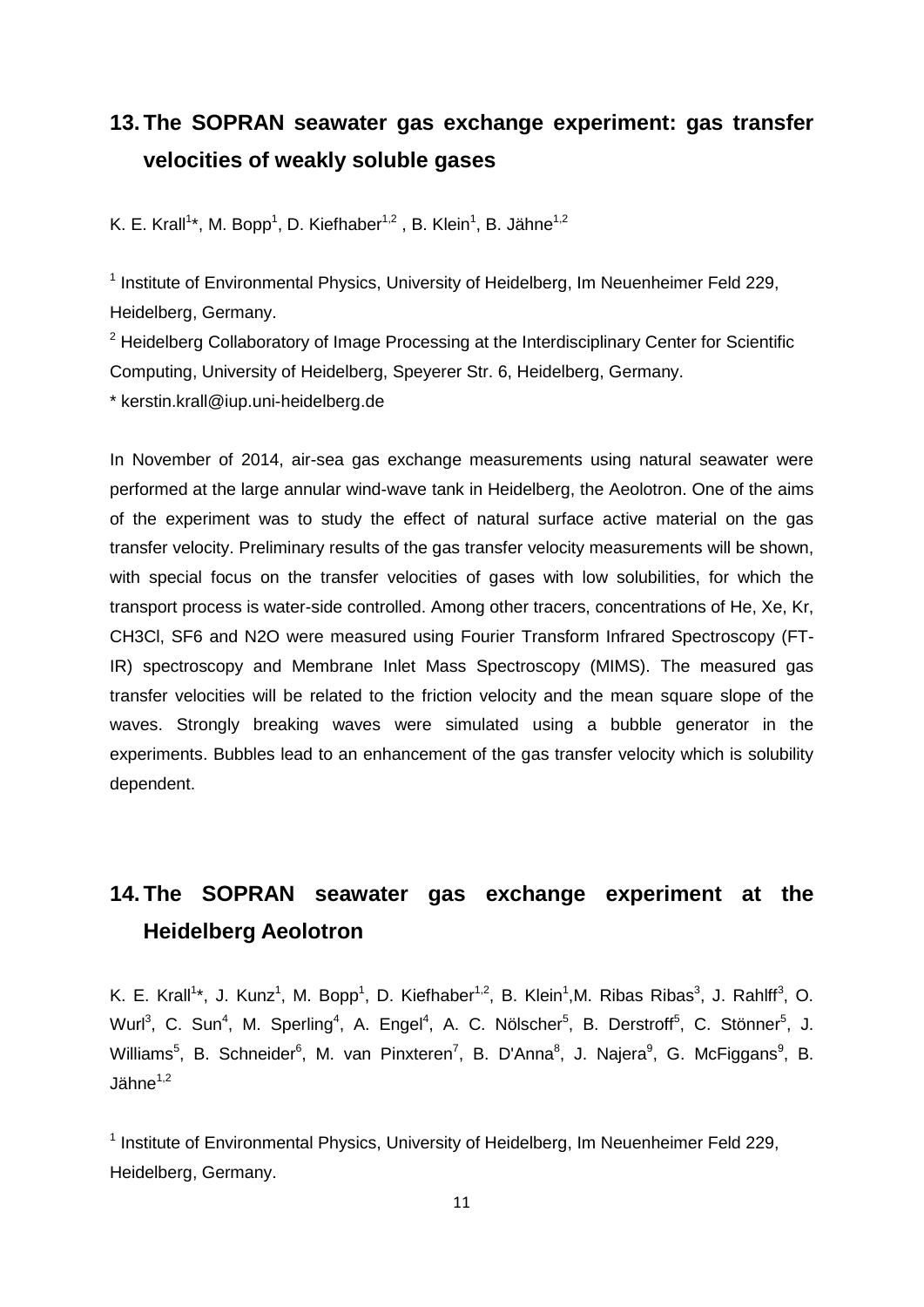<sup>2</sup> Heidelberg Collaboratory of Image Processing at the Interdisciplinary Center for Scientific Computing, University of Heidelberg, Speyerer Str. 6, Heidelberg, Germany.

 $3$  Institute for Chemistry and Biology of the Marine Environment, University of Oldenburg, Schleusenstraße 1, Wilhelmshaven, Germany.

<sup>4</sup> GEOMAR Helmholtz Centre for Ocean Research Kiel, Düsternbrooker Weg 20, Kiel, Germany.

<sup>5</sup> Max Planck Institute for Chemistry, Hahn-Meitner-Weg 1, Mainz, Germany.

<sup>6</sup> Leibniz Institute for Baltic Sea Research Warnemünde, Seestrasse 15, Rostock, Germany.

<sup>7</sup> Leibniz Institute for Tropospheric Research, Permoserstraße 15, Leipzig, Germany.

<sup>8</sup> IRCELYON, CNRS, 2 avenue Albert Einstein, Villeurbanne cedex, France.

<sup>9</sup> Centre for Atmospheric Science, The University of Manchester, Oxford Road, Manchester, UK.

\* kerstin.krall@iup.uni-heidelberg.de

In November of 2014, air-sea gas exchange measurements using natural seawater taken from the north Atlantic were performed at the Aeolotron wind-wave tank in Heidelberg. Gas exchange velocities of a large number of trace gases (e.g. He, Xe, Kr, SF6, CO2, N2O), volatile chemical species (e.g. DMS, acetone, acetonitrile, methanol) and heat, covering a large range of solubility and diffusivity, were measured. Measuring techniques included LI-COR, FT-IR spectroscopy, MIMS, PTR-MS, and active thermography. Temperatures, water and wind velocities and wind waves were monitored as well. Eleven wind speeds ranging from 1.3 to over 20 m/s were used. An aerator was used to simulate strong breaking waves with bubble entrainment and spray formation. One goal of the experiment was to study the effects of natural surfactants present in the sea surface micro layer, which dampen waves and reduce gas transfer. This poster presents the setup of the experiment.

## <span id="page-12-0"></span>**15.Exploring Air-Sea Gas Transfer by Active Thermography: First Results from the November 2014 Aeolotron Seawater Experiment**

J. Kunz<sup>1</sup>\*, B. Jähne<sup>1,2</sup>\*

<sup>1</sup> Institute of Environmental Physics, Heidelberg University, Im Neuenheimer Feld 229, 69120 Heidelberg, Germany.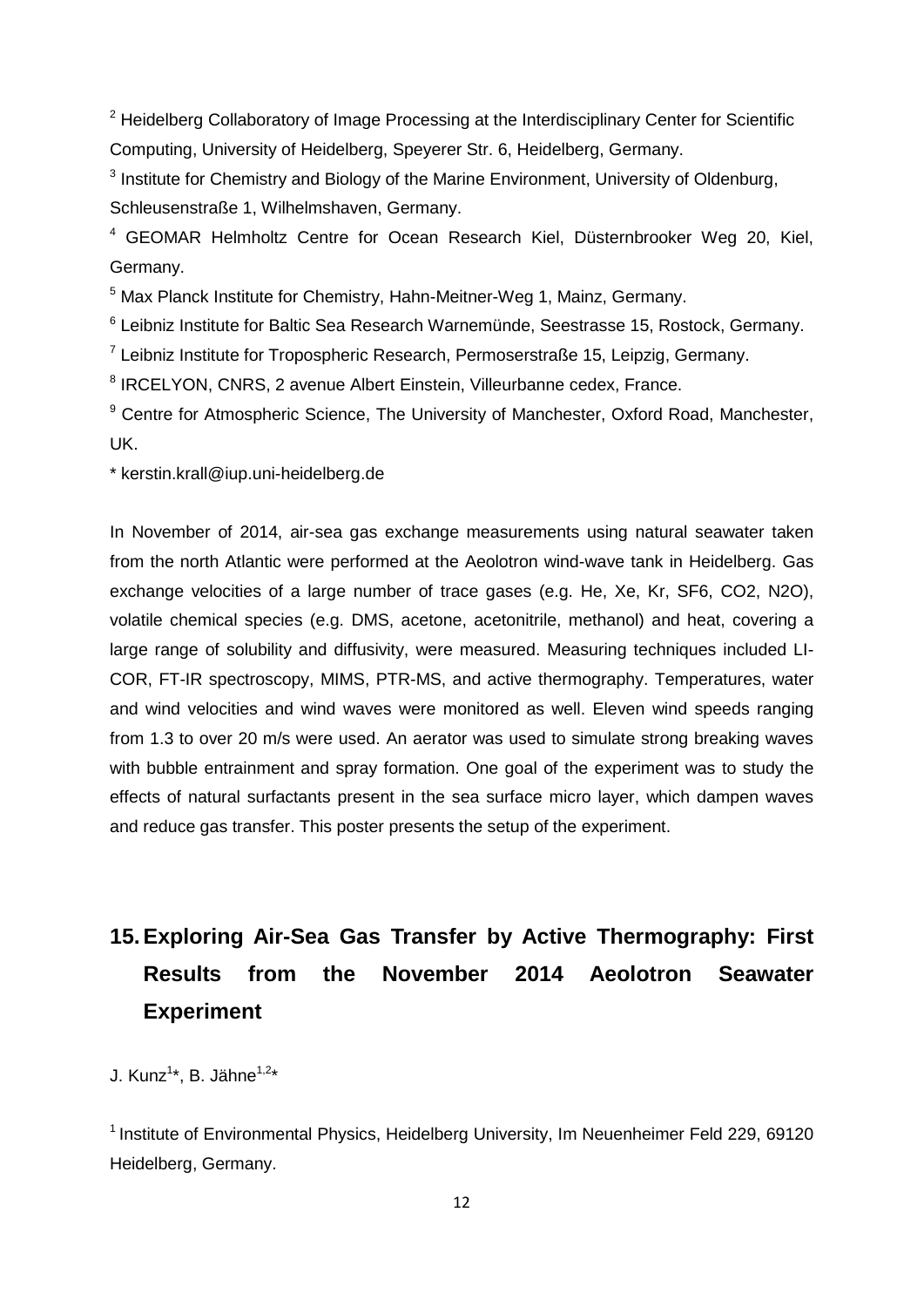\* jakob.kunz@iup.uni-heidelberg.de

<sup>2</sup> Heidelberg Collaboratory for Image Processing at IWR, Heidelberg University, Speyerer Straße 6, 69115 Heidelberg, Germany.

\* bernd.jaehne@iwr.uni-heidelberg.de

Active thermography can be used to estimate local heat transfer velocities both in field and lab experiments. It is based on periodically heating a part of the water surface (size of approx. 0.25 m²) with a laser. The temperature response of the water surface is monitored with an infrared camera in the 3 to 5 µm range. We have improved our setup lately by the use of a diffractive optical element, which allows for a much more homogeneous laser intensity profile at the water surface.

The improved setup has been used during the SOPRAN sea water experiment at the annular wind wave facility Aeolotron in Heidelberg in November 2014. Heat transfer velocities have been measured for wind speeds from 1.3 to 22 m/s with various degrees of contamination by natural surface films.

The talk and the poster will present the new measurement setup, explain the measurement technique and show first results from the seawater experiment.

#### <span id="page-13-0"></span>**16. Reactive Halogen Species in the atmosphere in the Peruvian and Mauritanian Upwelling region (incl. Cape Verde)**

J. Lampel<sup>1\*</sup>, D. Pöhler<sup>1</sup>, U. Frieß<sup>1</sup>, J. Tschritter<sup>1</sup>, K. Großmann<sup>1</sup>, M. Horbanski<sup>1</sup>, U. Platt<sup>1</sup>

<sup>1</sup> Institute of Environmental Physics, University of Heidelberg

\* johannes.lampel@iup.uni-heidelberg.de

Reactive halogen species (RHS) in the in the marine boundary layer have the potential to influence the ozone budget on a global scale, but their release processes are partly uncertain and little is known about their local variability. We present data from SOPRAN M91 cruise in the Peruvian upwelling region which shows IO mixing ratios of up to 2ppt. Very good agreement for MAX-DOAS and CE-DOAS measurements was achieved, which answers existing discussions on the measurement accuracy. The observed diurnal cycle of IO, especially the concentrations during sunrise allow restricting the dominant IO precursor species. Two ppt of BrO were detected during two days. During other cruises BrO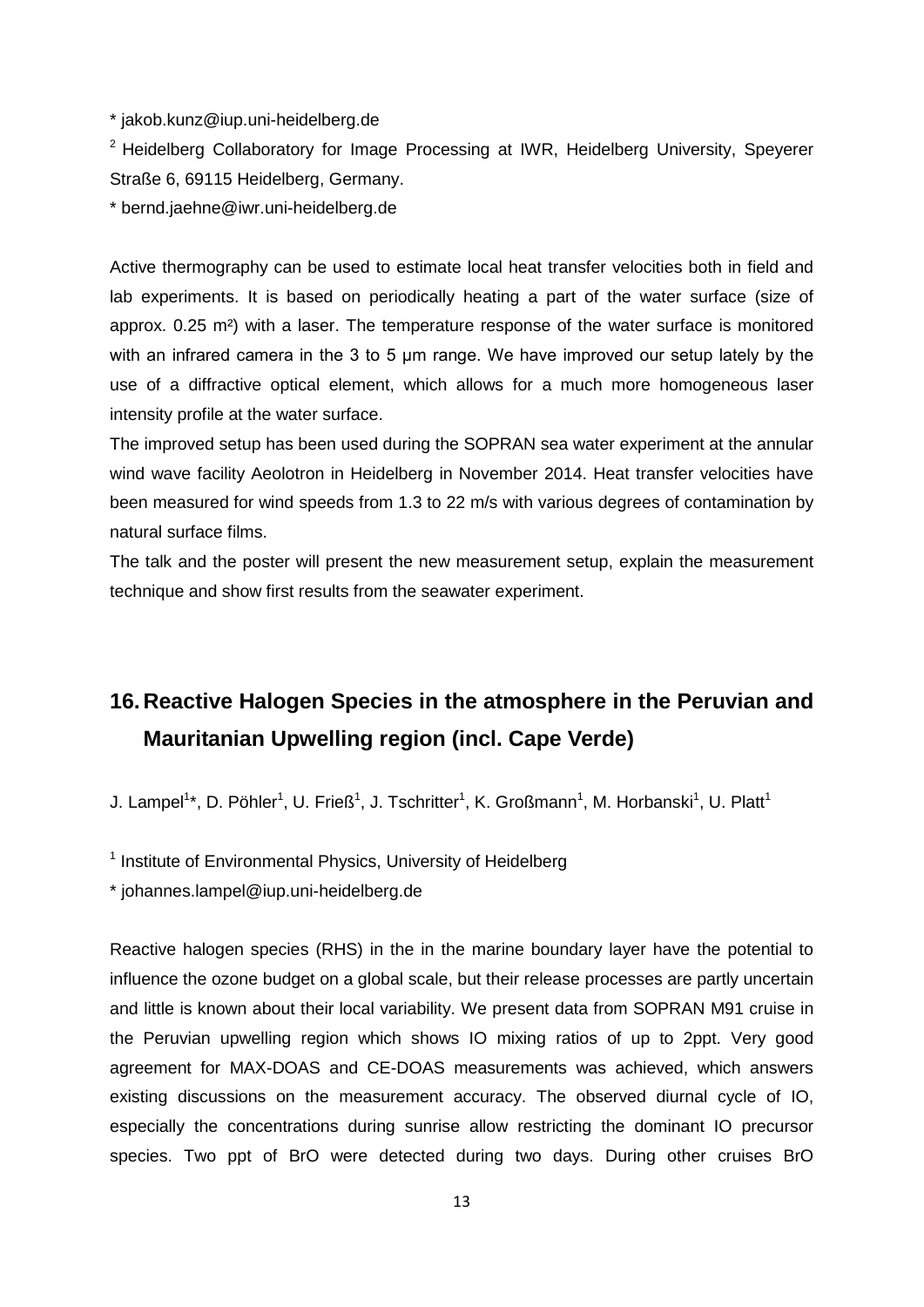concentrations were observed even below these values. On Cape Verde (Tropical Atlantic) a regular strong BrO diurnal cycle up to 5ppt is observed, IO levels below 0.5ppt. An overview of our RHS measurements at Cape Verde is presented.

## <span id="page-14-0"></span>**17.Sensitivity of the marine N inventory to human-driven perturbations**

A. Landolfi<sup>1\*</sup>, L. Zamora<sup>2</sup>, W. Koeve<sup>1</sup>, A. Oschlies<sup>1</sup>

<sup>1</sup> GEOMAR Helmholtz-Zentrum für Ozeanforschung Kiel, Marine Biogeochemical Modeling Düsternbrooker Weg 20, D-24105 Kiel,

<sup>2</sup> NASA Goddard Space Flight Center, Greenbelt, MD, USA.

\* alandolfi@geomar.de

The marine inventory of fixed nitrogen (N), an essential nutrient controlling productivity, is determined by the balance between N2 fixation by cyanobacteria and N-loss via microbiallymediated processes under low oxygen conditions. Human-driven perturbations of ocean temperature and atmospheric N deposition impact on the magnitude of N-loss and N-gain with potential effects on oceanic N2O emissions. However, the timescale and the net effect of these changes on the N inventory is not known. This is particularly so since the degree of coupling between the major source and sink of N is debated and the sign of the feedbacks among these two opposite processes is not well defined. Here we use a global biogeochemical model to investigate how projected changes in ocean warming and atmospheric N deposition may impact the marine N inventory and affect future N2O emissions.

#### <span id="page-14-1"></span>**18. Carbonyl Sulfide in the equatorial Indian Ocean**

S. T. Lennartz<sup>1\*</sup>, M. von Hobe<sup>2</sup>, B. Quack<sup>1</sup>, K. Krüger<sup>3</sup>, C. A. Marandino<sup>1</sup>

<sup>1</sup> GEOMAR Helmholtz-Centre for Ocean Research Kiel, Germany

<sup>2</sup> Forschungszentrum Jülich GmbH, IEK-7, Jülich, Germany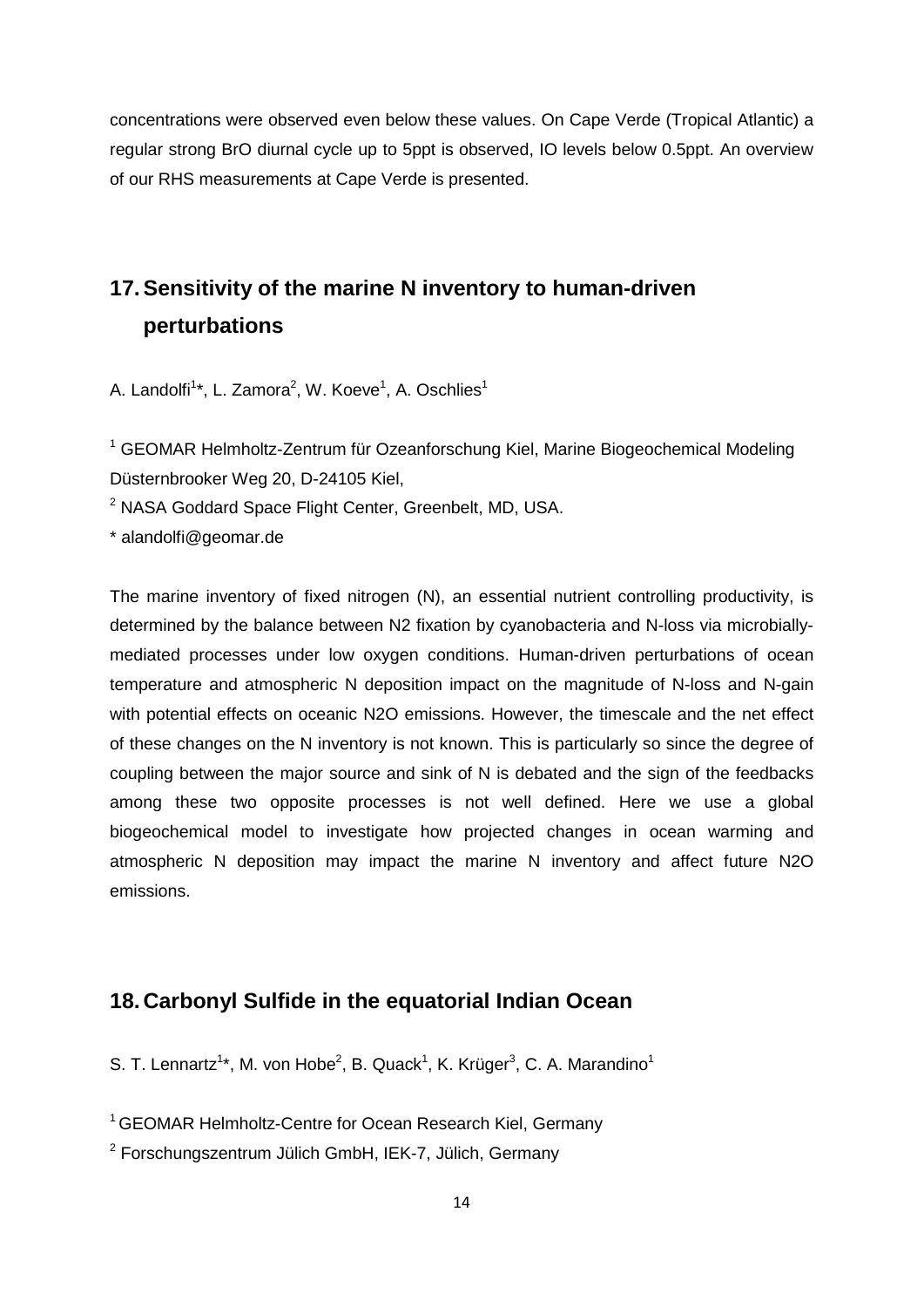<sup>3</sup> University of Oslo, Department of Geosciences, 0315 Oslo, Norway

\* slennartz@geomar.de

Carbonyl Sulfide (OCS) is the most abundant sulfur gas in the atmosphere, where it acts as an aerosol precursor and greenhouse gas. Especially in the Southern hemisphere, its atmospheric concentrations are determined by direct (OCS) or indirect (DMS, CS2) oceanic emissions. Atmospheric model studies suggest a missing source of OCS to the atmosphere from the tropical ocean. On the research cruise SO-235 in the tropical Indian Ocean, OCS concentrations in the surface ocean and the marine boundary layer were measured to study (i) oceanic sources and sinks of atmospheric OCS and (ii) production and consumption processes in the water using a simple box model. During SO-235, pronounced daily cycles were observed, resulting in the ocean being a source for atmospheric OCS only during noontime. Integrated over the whole cruise, the tropical Indian Ocean was a net sink for atmospheric OCS.

#### <span id="page-15-0"></span>**19. Model Sensitivity of Marine Carbon Export Production**

S. Mathesius<sup>1\*</sup>, M. Schartau<sup>1</sup>, A. Oschlies<sup>1</sup>

<sup>1</sup> GEOMAR | Hemlholtz Centre for Ocean Research Kiel, Düsternbrooker Weg 20, 24105 Kiel, Germany

\* smathesius@geomar.de

Marine biogeochemical models can be improved by developing a deeper understanding of the necessary degree of model complexity, which includes for example the investigation of non-unique solutions in parameter optimization problems. The examination of uniqueness and uncertainties of optimal parameter estimates might disclose the relevance of processes, when one observed pattern could possibly be explained equally well by different parameter settings or different parameterizations. Here, we show the results of our low-complexity marine ecosystem model CN-REcoM for variations of parameters that are crucial for export production, namely photosynthesis rate, grazing rate, and aggregation rate. Displayed are the effects of these parameter variations on chlorophylla, DIC, POC and export production. Furthermore we show how these model results compare with observed values from mesocosm experiments (PeECE III, Bergen, 2005).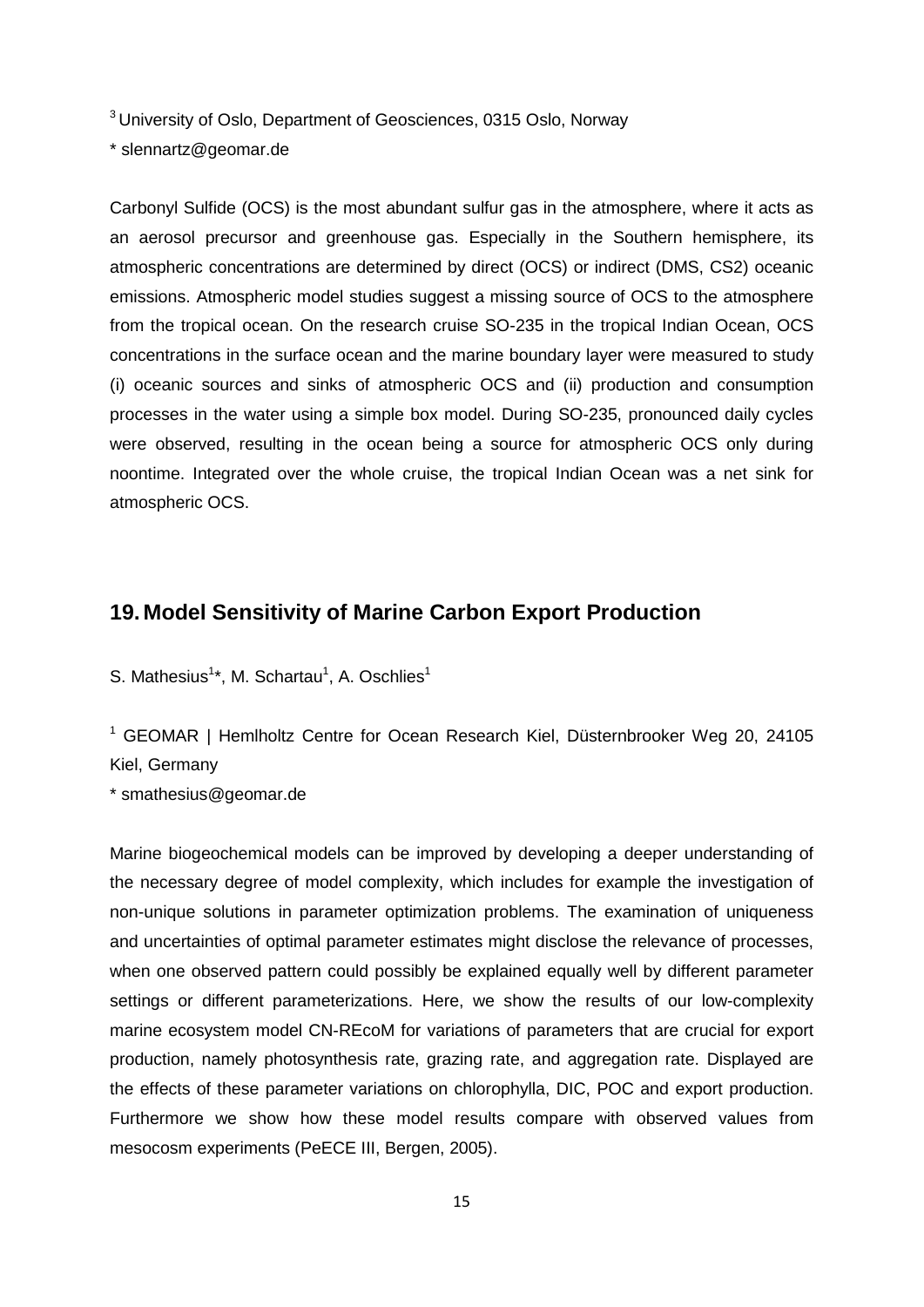#### <span id="page-16-0"></span>**20.Volatile organic compounds between winds and waves**

A.C. Nölscher<sup>1\*</sup>, B. Derstroff<sup>1</sup>, C. Stönner<sup>1</sup>, K.E. Krall<sup>2</sup>, J. Kunz<sup>2</sup>, M. Bopp<sup>2</sup>, D. Kiefhaber<sup>2,3</sup>, M. Ribas Ribas<sup>4</sup>, J. Rahlff<sup>4</sup>, O. Wurl<sup>4</sup>, C. Sun<sup>5</sup>, M. Sperling<sup>5</sup>, A. Engel<sup>5</sup>, B. Schneider<sup>6</sup>, B. Jähne<sup>2,3</sup>, J. Williams<sup>1</sup>

 $1$  Air Chemistry Department, Max Planck Institute for Chemistry, Hahn Meitner Weg 1, Mainz, **Germany** 

 $2$  Institute of Environmental Physics, University of Heidelberg, Im Neuenheimer Feld 229, Heidelberg, Germany

<sup>3</sup> Heidelberg Collaboratory of Image Processing at the Interdisciplinary Center of Scientific Computing, University of Heidelberg, Speyerer Straße 6, Heidelberg, Germany

<sup>4</sup> Institute for Chemistry and Biology of the Marine Environment, University of Oldenburg, Schleusenstraße 1, Wilhelmshaven, Germany

<sup>5</sup> GEOMAR Helmholtz Centre for Ocean Research Kiel, Düsternbrooker Weg 20, Kiel, **Germany** 

<sup>6</sup> Leibniz Institute for Baltic Sea Research Warnemünde, Seestraße 15, Rostock, Germany

\* a.noelscher@mpic.de

We have studied the air-sea gas exchange of several atmospherically relevant volatile organic compounds (VOCs) between natural seawater and air in the large annular windwave tank in Heidelberg, the Aeolotron. The VOCs selected bridge a great range in solubility allowing the effect of solubility on the transfer coefficient to be characterized with respect to windspeed, development of a natural surfactants, and bubbles. It was expected that wind and bubbles increase the transfer of gases through the air-sea interface, while the surfactants reduce the exchange rate. The results for transfer coefficients will be compared with those derived from the "no biology - pure physics" case examined within SOPRAN 2. Within the framework of this decidedly more holistic experiment we explored whether chemical and biological interactions occurring in natural sea water and surfactants potentially impact the ocean-atmosphere exchange of VOCs.

16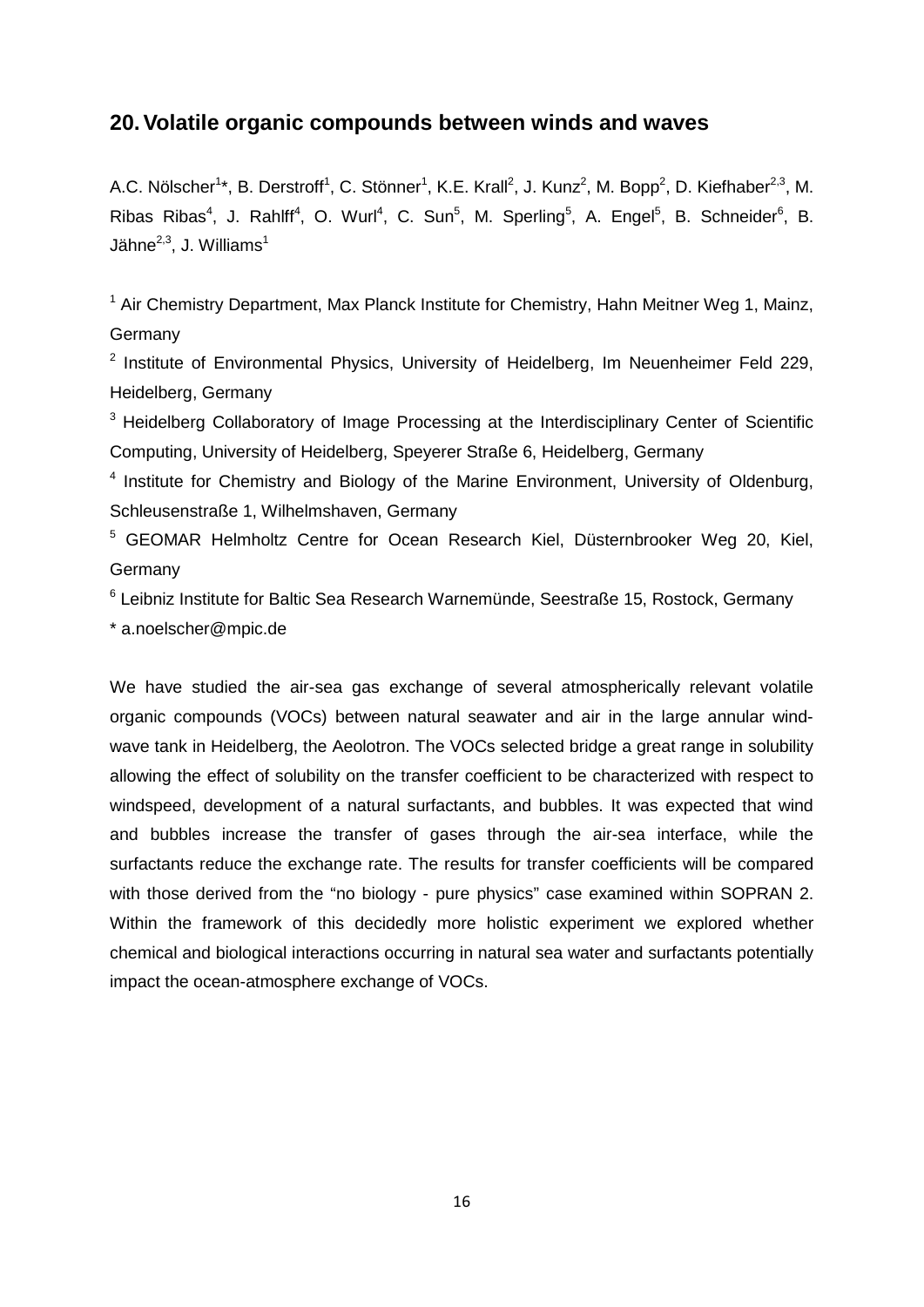#### <span id="page-17-0"></span>**21. Absorbing and scattering phytoplankton blooms in relation to the impacts of Saharan dust**

T. Ohde $^{1*}$ , H. Siegel $^{1}$ , K.W. Fomba $^{2}$ , K. Müller $^{2}$ 

<sup>1</sup> Leibniz Institute for Baltic Sea Research

<sup>2</sup> Leibniz Institute for Tropospheric Research

\* thomas.ohde@io-warnemuende.de

In the recent years the biological response to atmospheric dust supply was studied by different microcosm and fertilization experiments, remote-sensing observations, and model simulations. This poster summarizes investigations focused on the biological response to dust deposition in the eastern tropical North Atlantic.

Dust storms, absorbing and scattering algae blooms were captured in MODIS satellite data of years 2005 to 2013. In the first step, the aerosol optical depths at 550 nm (AOD) of sensors Aqua and Terra were used as proxy for the atmospheric dust column load and the dust deposition. This linear approach was extended by the replacement with the near surface particle mass concentration (PM10) measured at the Cape Verde Atmospheric Observatory at Sao Vicente. The chlorophyll-a (Chla) level 2 products of the MODIS sensors were taken for the identification of absorbing algae blooms. Specific algae blooms were characterized by high reflectances due to enhanced scattering by coccoliothophores. Such scattering blooms were detected by increased reflectances at a wavelength of 555 nm (R555) and particulate backscattering coefficients at 443 nm (bbp443).

Each year the absorbing algae blooms started in autumn. They reached their maxima in winter between February and March. The scattering algae blooms culminated between March and May and particularly in April. The development of absorbing algae blooms (autumn) started always earlier than for scattering blooms (winter). The scattering blooms reached their maxima in offshore areas about one to three but mostly two month later.

AOD and PM10 were highest in summer and winter. The dust component PM10 suggested highest dust deposition in winter and some events in summer. Direct seasonal correlations between PM10 and algae blooms were not observed. But absorbing blooms could be supported in the offshore area by fertilization following the dust events with a time lag of about 1 to 2 month.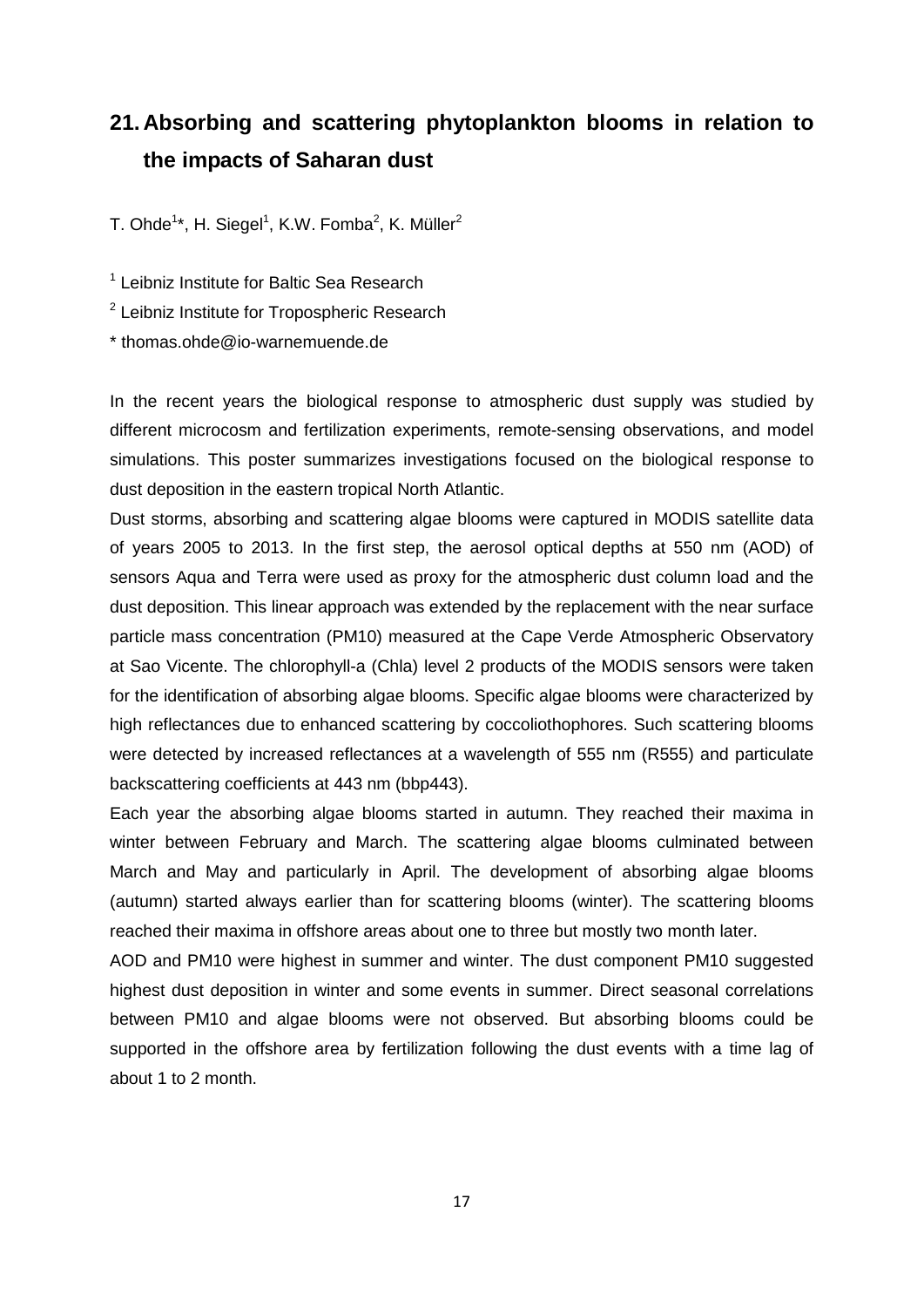### <span id="page-18-0"></span>**22.Particulate matter in the surface nepheloid layer of the eastern tropical North Atlantic observed by Argo floats**

T. Ohde<sup>1</sup>\*, B. Fiedler<sup>2</sup>, A. Körtzinger<sup>2</sup>

<sup>1</sup> Leibniz Institute for Baltic Sea Research (IOW)

<sup>2</sup> Helmholtz Centre for Ocean Research Kiel (GEOMAR)

\* thomas.ohde@io-warnemuende.de

The spatial and temporal distribution of particulate matter in the surface nepheloid layer in the eastern tropical North Atlantic was investigated on the basis of beam attenuation coefficients measured with two Argo floats from February 2008 to May 2009.

The particulate matter in the surface nepheloid layer was distributed in the uppermost water column up to about 60 m with thicknesses between 20 and 60 m. The combination of field observations with remote sensing data verified high correlations between particulate matter and phytoplankton. In the observed time period, the nonalgal particles contribute to the total beam attenuation coefficient in oligotrophic and mesotrophic areas of low to moderate Chla concentrations but their contributions were negligible in eutrophic regions of high Chla concentrations.

The offshore extensions of observed filaments of particulate matter depended on the location and season. Especially high offshore extensions of up to 750 km were identified in the area of Cape Blanc filaments in January 2009. The typical widths of filaments ranged from 11 and 72 km. The dust deposition was also determined during a strong Saharan dust storm in October 2008. The dust concentration in the mixed water layer was approximated between 0.0021 and 0.0168 g m-3.

## <span id="page-18-1"></span>**23. Reactive Halogen Species in the Marine Boundary Layer: A global picture observed from ship cruises and coastal measurements**

D. Pöhler<sup>1\*</sup>, J. Lampel<sup>1</sup>, U. Frieß<sup>1</sup>, J. Tschritter<sup>1</sup>, K. Großmann<sup>1</sup>, M. Horbanski<sup>1</sup>, U. Platt<sup>1</sup>

<sup>&</sup>lt;sup>1</sup> Institute of Environmental Physics, University of Heidelberg

<sup>\*</sup> denis.poehler@iup.uni-heidelberg.de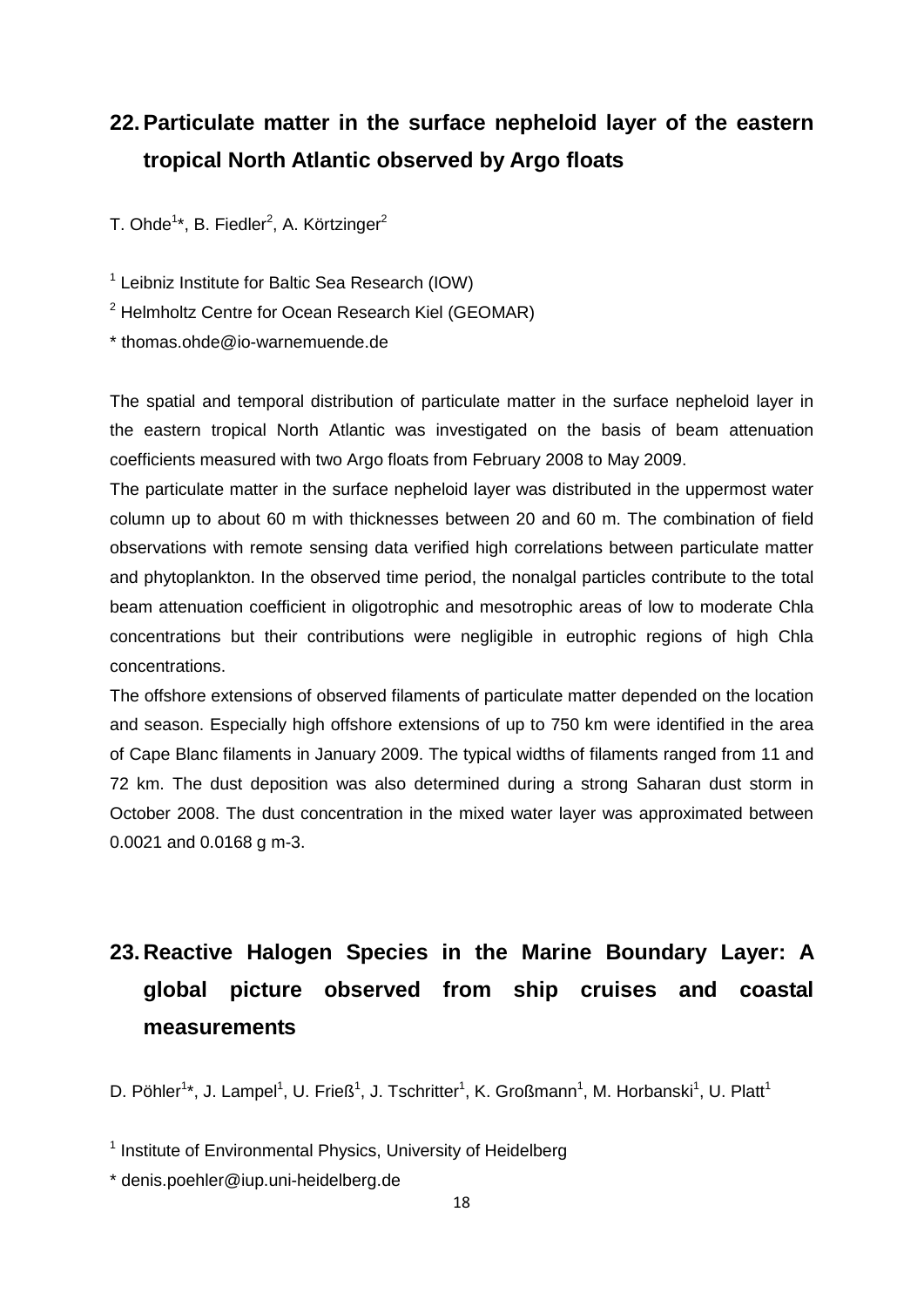Reactive halogen species (RHS) in the marine boundary layer (MBL) can have a significant influence on the marine ozone budget and the atmospheric oxidation capacity and are thus relevant for the global atmosphere. We present an overview of findings for the RHS Iodine Oxide (IO), Bromine Oxide (BrO) and Formaldehyde (HCHO) from various field measurements on ships and land performed mainly within the SOPRAN project. Different spectroscopic measurement techniques were applied. IO is found over large areas at concentrations below 1ppt. A strong correlation of atmospheric IO and iodide in sea water is observed and is thus likely to be a major source of atmospheric iodine. At coastal areas emission fluxes due to macro algae are much higher and concentrations reach locally 400ppt. On a global scale, BrO VMR are typically below the detection limit of 1.5ppt. BrOevents with higher values are observed sporadically in the Mauritanian Upwelling and due to transport from polar regions.

## <span id="page-19-0"></span>**24. Coastal upwelling velocities inferred from helium isotope disequilibrium**

R. Steinfeldt<sup>1\*</sup>, J. Sültenfuß<sup>1</sup>, M. Dengler<sup>2</sup>, T. Fischer<sup>2</sup>, M. Rhein<sup>1</sup>

<sup>1</sup> Institute of Environmental Physics, University of Bremen

<sup>2</sup> GEOMAR Helmholtz Centre for Ocean Research Kiel

\* rsteinf@physik.uni-bremen.de

In the framework of SOPRAN, two of the main gloabal Eastern Boundary Current Upwelling Systems (EBUS) have been investigated, off the coasts of Mauritania in the northern Atlantic and of Peru in the southern Pacific. The upwelling in the EBUS is driven by alongshore winds causing an offshore transport of surface waters. The upwelled water typically exhibits high concentrations of climate relevant gases such as CO2, N2O and halogenated compounds. The oceanic upwelling velocities, however, are too small (in the order of 10-5 m/s) to be measured directly. Here we use oceanic measurements of the helium-3/helium-4 isotopic ratio as an indirect means to infer these velocities. The water that upwells into the oceanic mixed layer from below is typically enriched in the lighter isotope helium-3. This excess of helium-3 originates from venting of primordial helium through hydrothermal activity. Helium data have been collected on four cruises within the coastal upwelling regions off Mauritania and Peru. Near the coast, the helium derived upwelling velocities are in good agreement with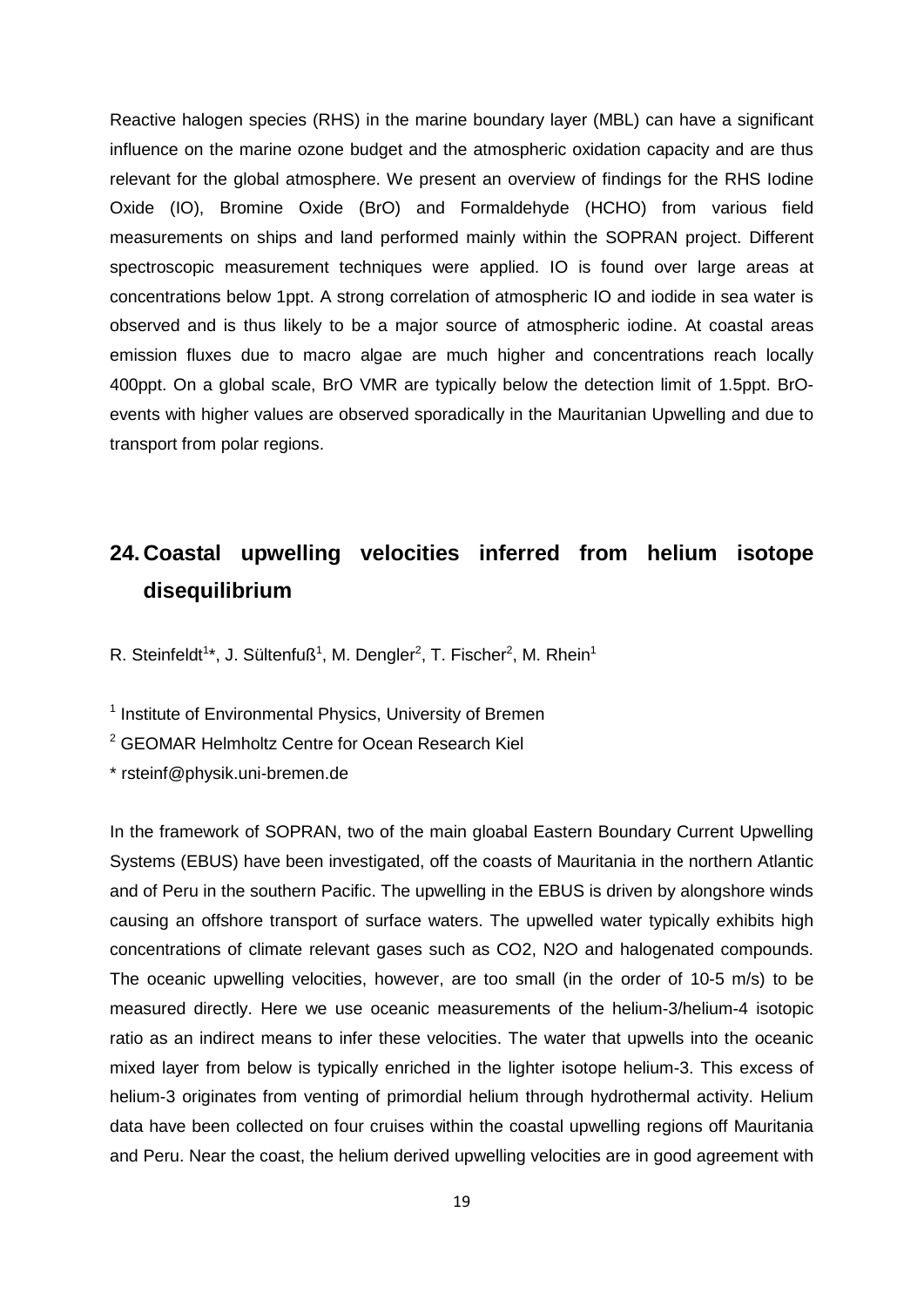the wind driven flow calculated from Ekman theory. At some locations in the open ocean, however, the helium method results in much higher vertical velocities compared to the wind derived Ekman divergence. This enhanced upwelling might be attributed to eddy activity. Both advective and turbulent (derived from microstructure measurements) fluxes of nutrients into the mixed layer are determined. In coastal upwelling regions, these fluxes play a key role in fostering ocean primary productivity.

## <span id="page-20-0"></span>**25.On the relevance of seasonal variability of bromocarbon production for global emissions and atmospheric mixing ratios**

I. Stemmler $1,2*$ , I. Hense $1$ 

<sup>1</sup> Institute for Hydrobiology and Fisheries Sciences, CEN, University of Hamburg,

Hamburg/Germany

 $2$  Max Planck Institute for Meteorology, Hamburg/Germany

\* irene.stemmler@mpimet.mpg.de

The short-lived bromocarbons bromoform and dibromomethane are important precursors of reactive halogen species in the atmosphere that are involved in ozone depletion. These halogens are produced in the ocean and the temporal variability of their concentrations in seawater is often related to dynamics of marine phytoplankton. A recent study shows that the seasonality of observed atmospheric mixing ratios can be reproduced with an atmospheric chemistry-transport model when considering only climatological mean emission. However, emission maps derived from bottom-up methods that include the seasonal dynamics resulting from both production and meteorological conditions consistently were not available by that time and the relevance of such dynamics for mixing ratios in air remains unclear. Here we show results of an Earth System Model including bromocarbon chemistry in ocean and atmosphere in fully coupled and atmosphere-standalone simulations. We discuss the

impact of seasonal production of bromocarbons on emissions and atmospheric mixing ratio dynamics.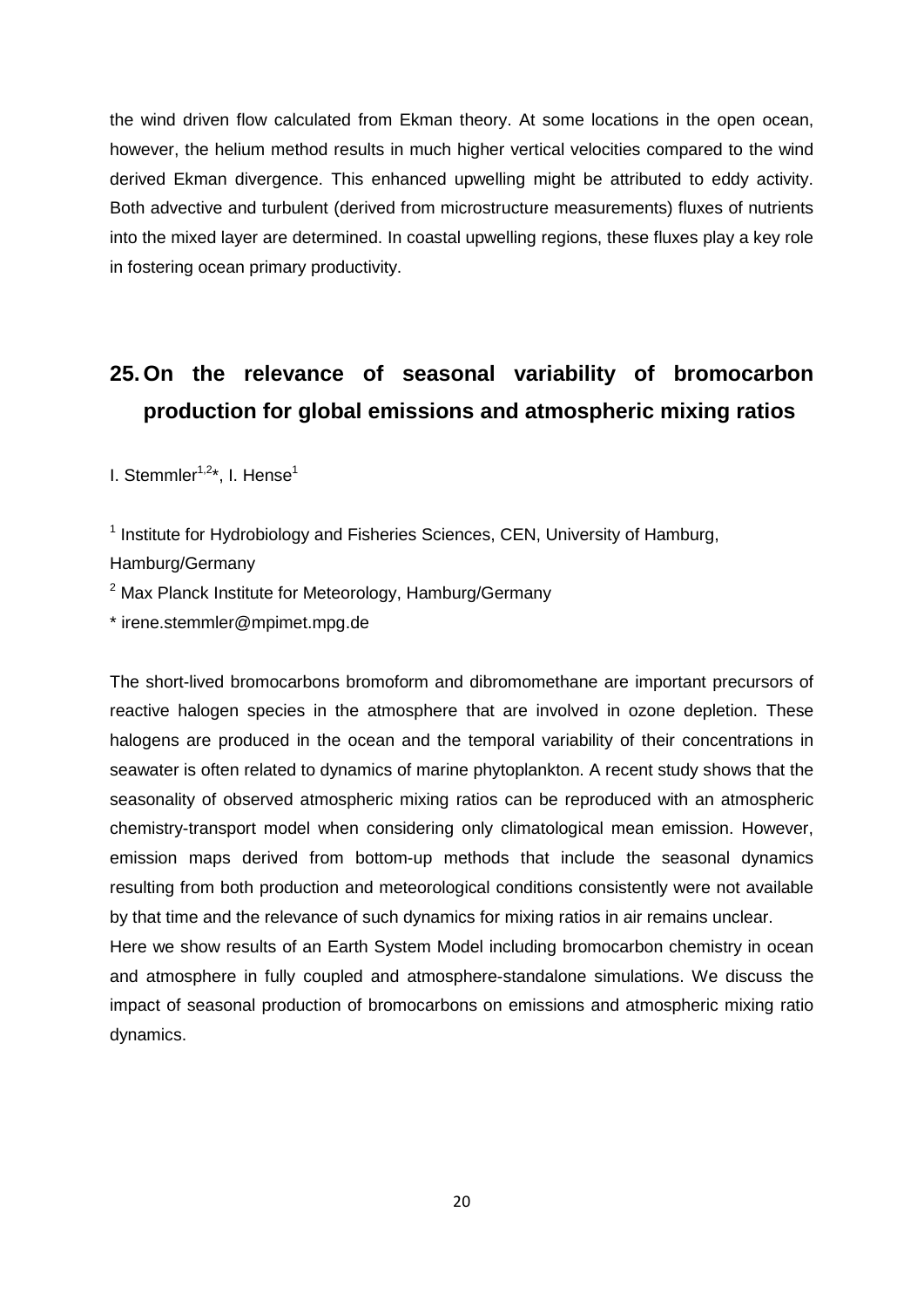#### <span id="page-21-0"></span>**26. Bacterial degradation of chloro- and iodomethane in the Baltic Sea**

C. Stolle<sup>1\*</sup>, E. Bahlmann<sup>2</sup>, A. Orlikowska<sup>1</sup>, F. Pollehne<sup>1</sup>, D. E. Schulz-Bull<sup>1</sup>, K. Jürgens<sup>1</sup>

 $1$  Leibniz Institute for Baltic Sea Research Warnemünde (IOW), Seestraße 15, 18119 Rostock, Germany

<sup>2</sup> University of Hamburg, Department of Geosciences, Bundesstraße 55, 20146 Hamburg \* christian.stolle@io-warnemuende.de

Monohalomethanes (CH3X), e.g iodomethane (CH3I) and chloromethane (CH3Cl), are important marine sources for atmospheric halogen radicals. Knowledge about different sources and sinks exists; however, the extent of bacterial degradation in the ocean remains enigmatic. We performed incubation experiments with natural Baltic Sea water to obtain bacterial CH3X-degradation rates. Triplicate samples were inoculated with excess CH3I (10 nM) and CH3Cl (100 nM) and concentration changes were monitored over time. Stimulated bacteria were identified by 16S rRNA sequencing approaches at the end of these incubations.

We initially observed low biological loss rates of CH3I (0.5 % d-1) and CH3Cl (1 % d-1), which are consistent with published results. Interestingly, after 4 weeks of incubation, bacterial CH3Cl-degradation increased to up to 9 % d-1. Changes of bacterial community composition were very similar in all incubations compared to the untreated controls. Nevertheless, we observed a stimulation of bacterial taxa, which are phylogenetically related to known CH3X-degraders, e.g. *Hyphomicrobium sp.* Taken together, our results show a generally low bacterial CH3X degradation in the Baltic Sea, which however still is a potential major sink of CH3X under yet to be defined conditions.

#### <span id="page-21-1"></span>**27. Dissolved methane in Sanggou Bay: implication of in situ production in an aquaculture area of China**

M. Sun<sup>1\*</sup>, G. Zhang<sup>1</sup>, Z. Ning<sup>1</sup>, J. Hou<sup>1</sup>

<sup>1</sup> Key Laboratory of Marine Chemistry Theory and Technology, Ministry of Education, Ocean University of China, Qingdao, 266100, P. R. China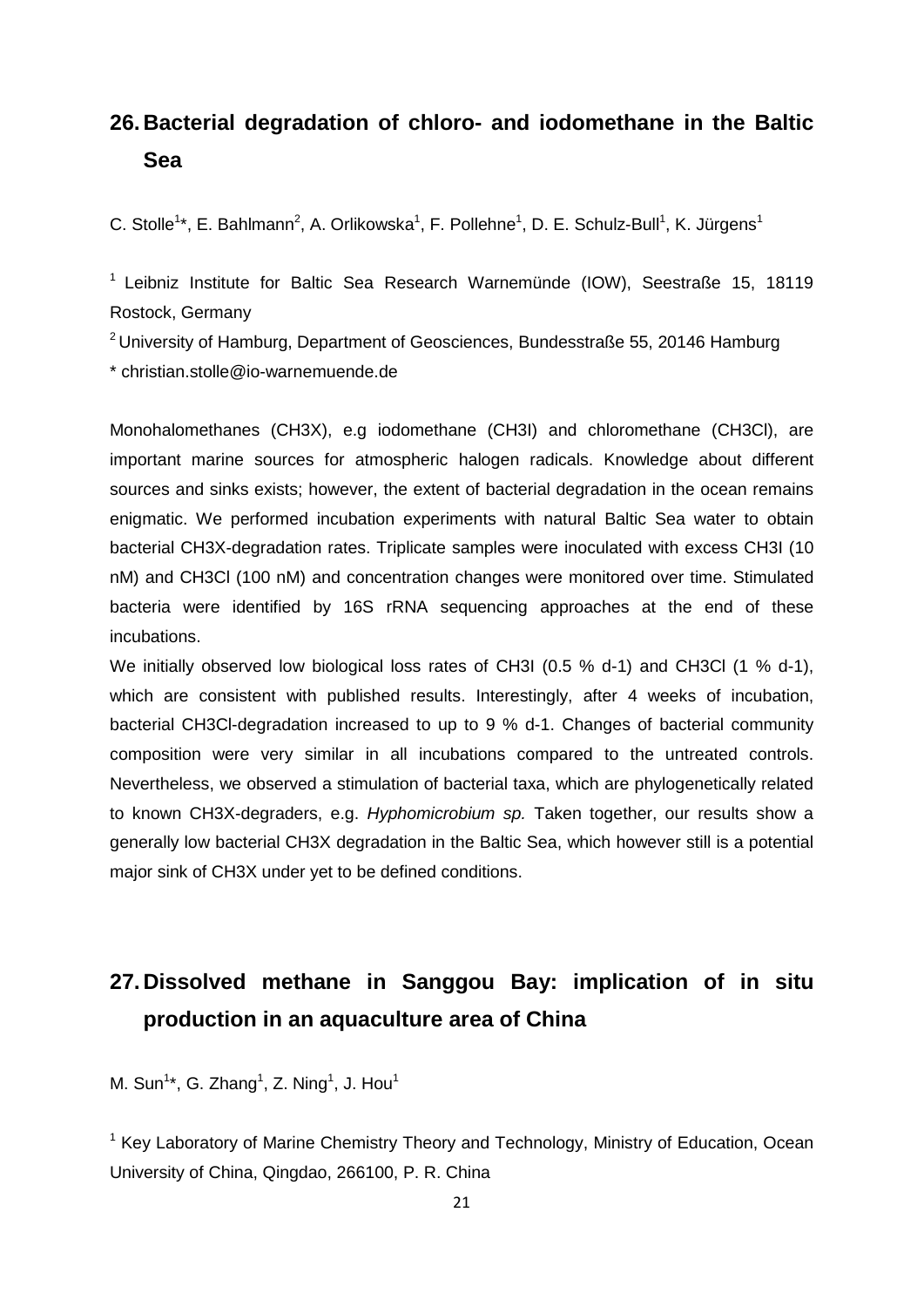\* misun@geomar.de

We measured distributions, air-sea fluxes, sediment-water fluxes and production rate of dissolved CH4 in Sanggou Bay, one of the biggest aquaculture areas in China, during June and September 2012, April and July 2013. Due to the variable hydrologic condition and the aquaculture of shellfish and kelp in the bay, CH4 concentrations showed substantially spatial and seasonal variation, which were higher in summer and autumn than in spring. CH4 in the water column was oversaturated throughout the whole year and Sanggou Bay is a net source of atmospheric CH4. CH4 budget of Sanggou Bay was also estimated with a boxmodel, indicating that in situ CH4 production in seawater was the dominant source of CH4, while external CH4 sources only contributed to a small proportion. This estimation was further proved by in situ incubation experiment, which suggested that net CH4 production rate of the water column in Sanggou Bay was higher than that in the adjacent Yellow Sea, especially in summer.

## <span id="page-22-0"></span>**28.Effects of ocean acidification on pelagic ecosystems - A synthesis from several years of mesocosm studies**

J. Taucher<sup>1</sup>\*, U. Riebesell<sup>1</sup>

#### <sup>1</sup> GEOMAR Helmholtz Centre for Ocean Research Kiel

\* jtaucher@geomar.de

Over the last few years, several offshore mesocosm experiments ("KOSMOS") have been carried out with the aim to investigate the response of marine ecosystems to ocean acidification. Experimental sites ranged from the Arctic Ocean (Svalbard) and subpolar regions (Norway, Sweden, Finland) to subtropical waters around the Canary Islands (Gran Canaria), thereby covering a wide range of different ecosystems (planktonic community composition) and environmental conditions (climate, nutrient status).

So far, there has not been a systematic analysis of similarities and differences in the response of ecosystems and biogeochemistry to ocean acidification among these mesocosm experiments. Here we present ongoing work on synthesizing the results of these studies in the framework of a meta-analysis. Different approaches and methodological considerations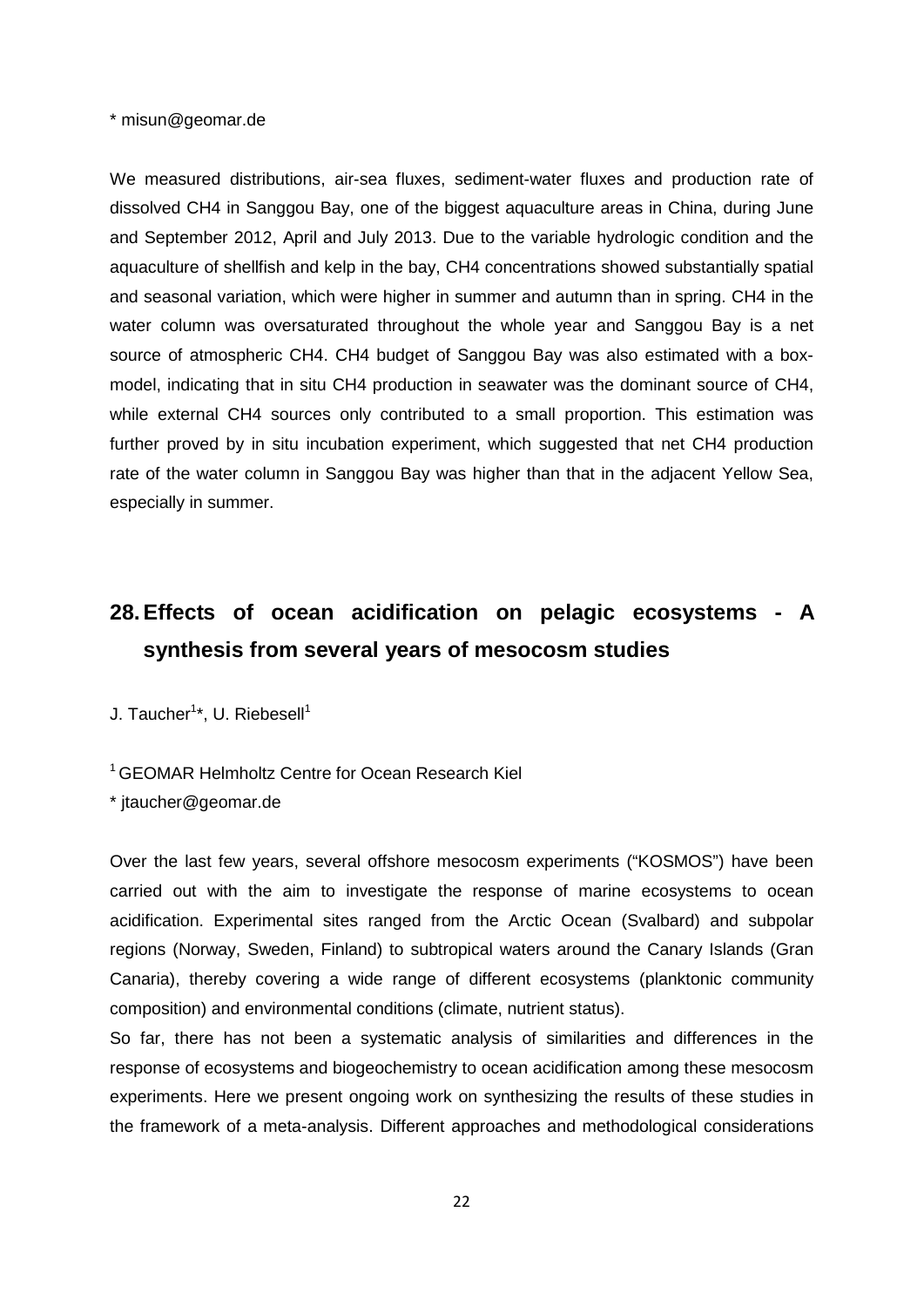for the detection and quantification of overarching trends will be discussed and preliminary results will be presented.

### <span id="page-23-0"></span>**29. Atmosphere/ocean exchange processes and the surface microlayer**

M. van Pinxteren<sup>1\*</sup>, H. Herrmann<sup>1</sup>

<sup>1</sup> Leibniz Institute for Tropospheric Research (TROPOS), Leipzig, D-04318, Germany

\* manuela@tropos.de

The general aim of this subproject includes a better understanding of sea-air exchange processes in terms of organic material. Sources transport and formation pathways of organic compounds in the marine compartments shall be elucidated.

Therefore various concerted sampling activities (sampling of bulkwater, the SML and aerosol particles) were performed during SOPRAN at the CVAO and during ship cruises.

A comprehensive data interpretation of the results achieved during the MARIA S. MERIAN cruise MSM 18/3 could reveal important sources of atmospheric relevant organic compounds on aerosol particles including indications for upwelling influences. A joint manuscript was recently submitted.

Furthermore, aerosol investigations were performed during the final SOPRAN laboratory experiment in the wind-wave-channel AEOLOTRON in Heidelberg with the participation of several SOPRAN partners and external research groups.

Other joint SOPRAN activities include the preparation of a manuscript about a meta study of the enrichment of organic matter in the SML.

#### <span id="page-23-1"></span>**30. Cape Verde case studies on mineral dust modelling**

U. Vogelsberg<sup>1\*</sup>, R. Wolke<sup>1</sup>, A. Tilgner<sup>1</sup>, K. W. Fomba<sup>1</sup>, I. Tegen<sup>1</sup>, H. Herrmann<sup>1</sup>

<sup>1</sup> Leibniz-Institute for Tropospheric Research, Leipzig, 04318, Germany

\* vogelsb@tropos.de